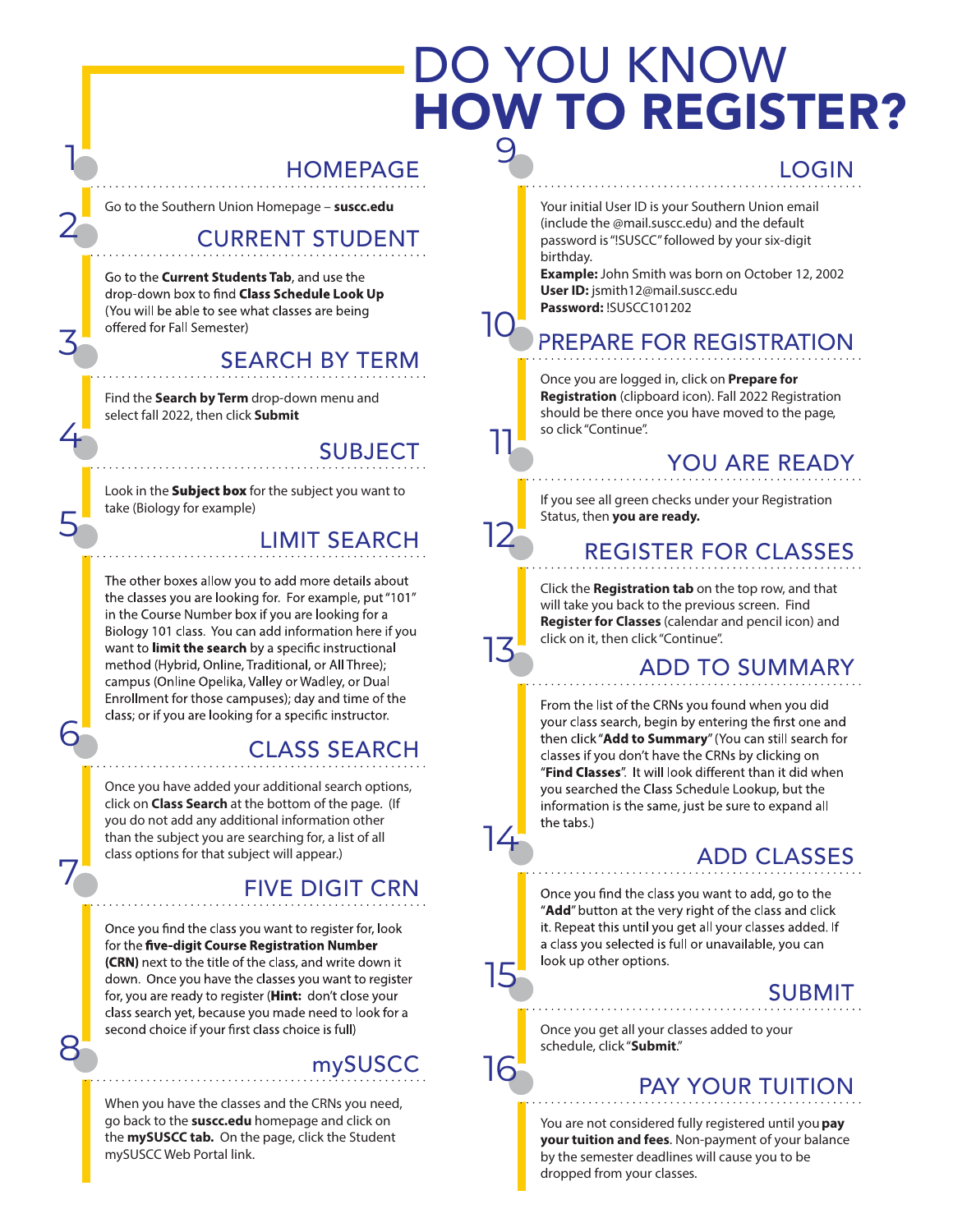#### MAKE SURE YOU KNOW THE PAYMENT DEADLINES FOR EACH SEMESTER:

#### **Full Term – Fall 2022**

- July 27
- August 11
- August 31

#### **Mini-Term 1 – Fall 2022**

- July 27
- August 11
- August 31

#### **Mini-Term 2 – Fall 2022**

- October 6
- October 20

#### **First Five-Week Term - Fall 2022**

- July 27
- August 11
- August 31

#### **Second Five-Week Term - Fall 2022**

- September 21
- October 11

#### **Third Five-Week Term - Fall 2022**

- October 27
- November 14

## DO YOU UNDERSTAND YOUR TUITION & FEE CHARGES?

| Department:            | <b>Business Office</b><br>The SUSCC Business Office is responsible for<br>charging and collecting your charges for tuition<br>and fees. They work with other areas of the college<br>to make sure your charges are correct and you are<br>kept informed of payment deadlines. |
|------------------------|-------------------------------------------------------------------------------------------------------------------------------------------------------------------------------------------------------------------------------------------------------------------------------|
| <b>Locations:</b>      | Opelika - Administration Building<br>Wadley - First Floor, Administration Building                                                                                                                                                                                            |
| <b>Contact Number:</b> | (334) 745-6437, Ext. 5318                                                                                                                                                                                                                                                     |
| <b>Contact Email:</b>  | ccupp@suscc.edu                                                                                                                                                                                                                                                               |
| Webpage:               | www.suscc.edu/about-suscc/tuition-and-<br>fees.cms                                                                                                                                                                                                                            |

#### **The Business Office can help you:**

- Understand your tuition and fee charges
- Provide you with payment deadline dates
- Collect charges you owe, including tuition and fees, if you are paying with cash or check

**What happens if I need to withdraw from my classes? Will I get a refund? For Fall 2022, the dates for full and partial refunds are:**

| Fall 2022 Refund | <b>Full Term</b> | Mini 1         | Mini 2        | <b>Five Week Term 1</b> | <b>Five Week Term 2</b> | <b>Five Week Term 3</b> |
|------------------|------------------|----------------|---------------|-------------------------|-------------------------|-------------------------|
| 100%             | Through Aug 16   | Through Aug 16 | Through Oct 9 | Through Aug 16          | Through Sep 22          | Through Oct 30          |
| 70%              | Aug 17-22        | Aug 17-18      | Oct 10-11     | Aug 17-18               | Sep 23-24               | Oct 31-Nov 1            |
| 45%              | Aug 23-29        | Aug 19-20      | Oct 12-13     | Aug 19-20               | Sep 25-26               | Nov $2-3$               |
| 20%              | Aug 30-Sep 5     | Aug 21-22      | Oct 14-15     | Aug 21-22               | Sep 27-28               | Nov 3-4                 |
| No refund after  | Sep 5            | Aug 22         | Oct 15        | Aug 22                  | Sep 28                  | Nov <sub>4</sub>        |
| Drop/Add ends    | Aug 22           | Aug 18         | Oct 11        | Aug 18                  | Sep 27                  | Nov 1                   |

## DID YOU KNOW:

You are not considered fully registered until you pay your tuition and fees. Non-payment of your balance by the semester deadlines will cause you to be dropped from your classes.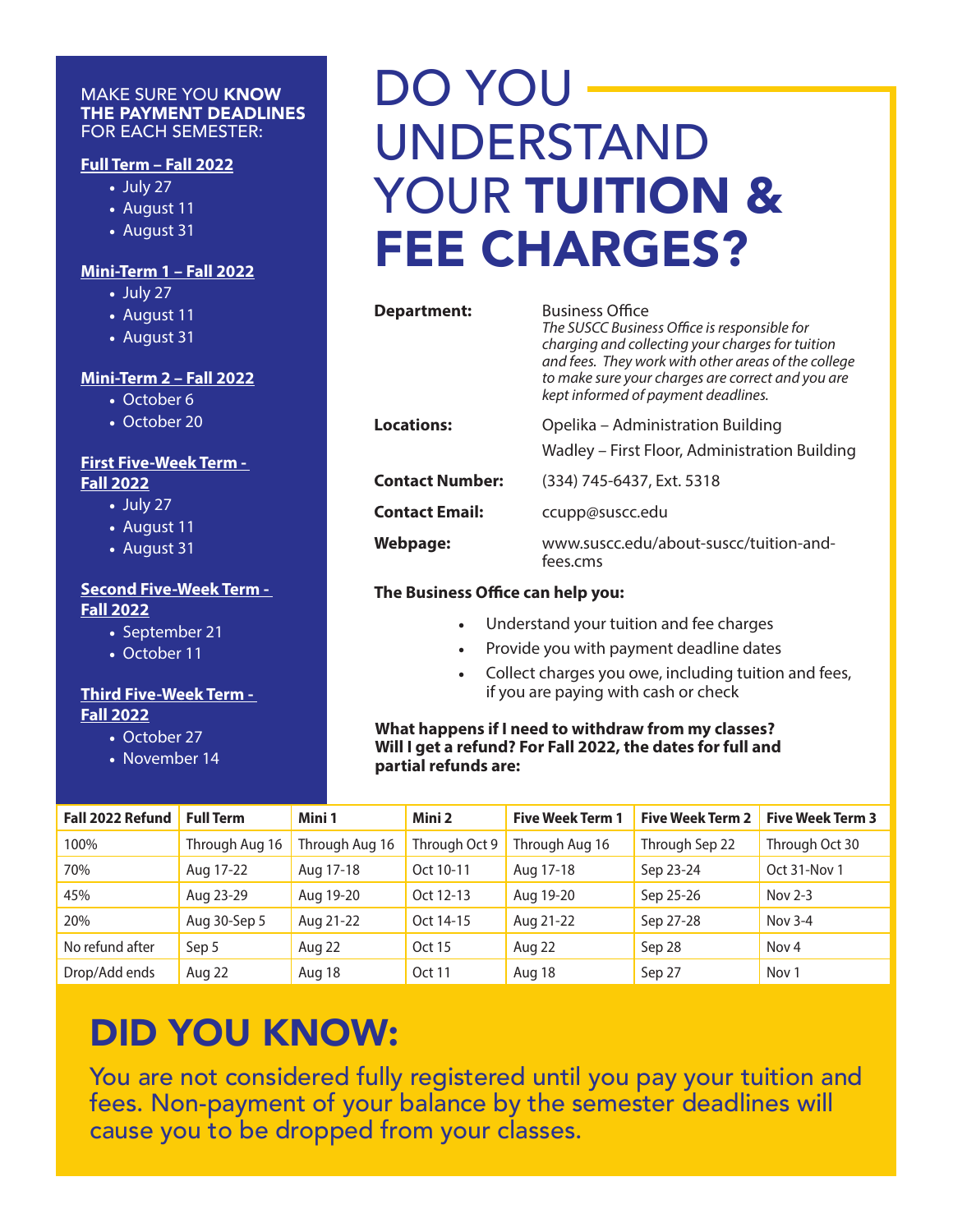# DID YOU KNOW THAT SUSCC NOW HAS A PAYMENT PLAN?

| Department:            | <b>Business Office</b><br>Southern Union now offers a tuition payment plan - TouchNet - that<br>allows you to pay your tuition and fees over time. |
|------------------------|----------------------------------------------------------------------------------------------------------------------------------------------------|
| <b>Locations:</b>      | Opelika – Administration Building                                                                                                                  |
|                        | Wadley – First Floor, Administration Building                                                                                                      |
| <b>Contact Number:</b> | 256-395-2211, Ext. 5157, 5156, 5154 and 5183                                                                                                       |
| <b>Contact Email:</b>  | ccupp@suscc.edu                                                                                                                                    |
| <b>Webpage:</b>        | www.suscc.edu/about-suscc/tuition-and-fees.cms                                                                                                     |
|                        |                                                                                                                                                    |

#### **Benefits of the TouchNet Payment Plan:**

- Pay over time with no interest
- Automatic payments available
- Multiple payment plan options

| <b>Payment Plan</b><br><b>Options</b> | <b>Enrollment</b><br><b>Fee</b> | <b>Down</b><br><b>Payment</b> | <b>Enrollment</b><br><b>Dates</b> | <b>Monthly Installment</b><br><b>Draft Dates</b> |
|---------------------------------------|---------------------------------|-------------------------------|-----------------------------------|--------------------------------------------------|
| Plan 1<br>(3 installments)            | \$40                            | 25%                           | July 1 through<br>July 6          | August 7<br>September 7<br>October 7             |
| Plan 2<br>(2 installments)            | \$40                            | 30%                           | July 7 through<br>August 6        | September 7<br>October 7                         |
| Plan <sub>3</sub><br>(1 installment)  | \$40                            | 50%                           | August 7 through<br>August 16     | October 7                                        |
| Plan $4*$<br>(1 installment)          | \$40                            | 50%                           | August 17 through<br>August 22    | October 7                                        |

\*For Late Registrants Only

## DID YOU KNOW:

The only cost to enroll in the payment plan is a \$40 enrollment fee, but you are responsible for making sure funds are available in your account. If funds are not available on the 10th of each month, a non-sufficient funds charge of \$35 will be added to your account.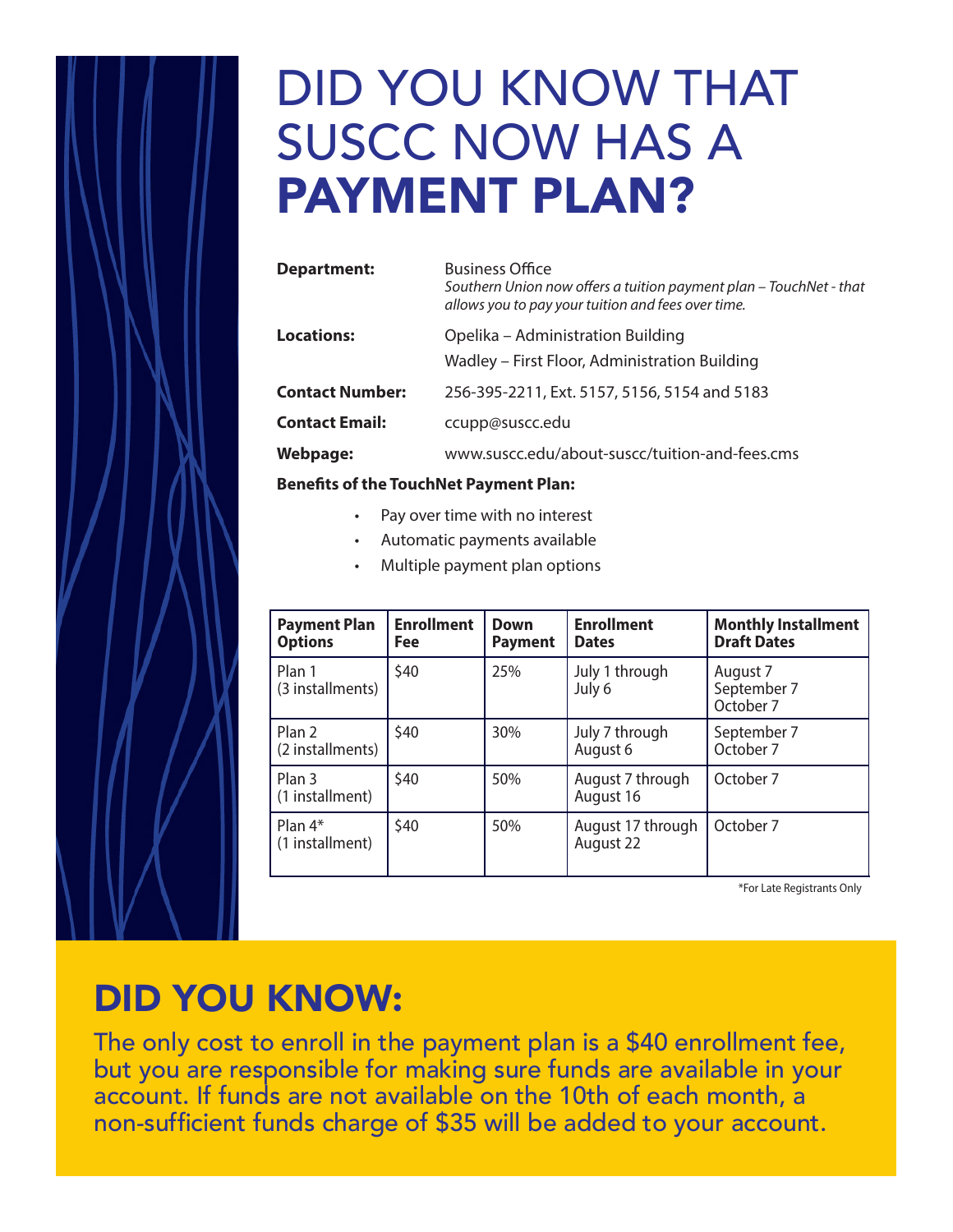| <b>CALL</b> | <b>CAMPUS</b> | <b>COURSE#</b>                        | <b>CR</b> | <b>INSTRUCTOR</b> | TIME           | <b>LOCATION</b> | <b>DAY</b> |
|-------------|---------------|---------------------------------------|-----------|-------------------|----------------|-----------------|------------|
| 13773       | OP            | <b>ADM101 Precision Measurement</b>   |           | Manos             | $8:00 - 11:10$ |                 | М          |
| 13780       | OP            | ADM 112 Ori to Additive Manufacturing |           | Manos             | $12:30 - 1:20$ |                 | R          |
| 13775       | OP            | ADM 128 Plastic Material Processes    |           | Manos             | $8:00 - 11:55$ |                 | W          |
| 13779       | OP            | ADM 202 Introduction to Tech. Design  |           | Manos             | $12:30 - 3:30$ |                 | W          |
| 13774       | OP            | ADM 261 Reverse Engineering           |           | Manos             | $8:00 - 11:55$ |                 |            |
| 13640       | OP            | ADM 291 MSSC Safety Course            |           | Clifton           | $8:00 - 9:10$  |                 | <b>MW</b>  |
| 13766       | OP            | ADM 291 MSSC Safety Course            |           | Crosby            | $8:00 - 9:15$  |                 | <b>MW</b>  |
| 13782       | OP            | ADM 291 MSSC Safety Course            |           | <b>McCormick</b>  | $8:00 - 9:10$  |                 | <b>MW</b>  |
| 13644       | OP            | ADM 294 MSSC Maintenance Awareness    |           | Clifton           | $8:00 - 9:10$  |                 | <b>TR</b>  |
| 13770       | OP            | ADM 294 MSSC Maintenance Awareness    | 3         | Crosby            | $8:00 - 9:15$  |                 | <b>TR</b>  |
| 13786       | OP            | ADM 294 MSSC Maintenance Awareness    | 3         | <b>McCormick</b>  | $7:50 - 9:00$  |                 | <b>TR</b>  |

|             | star i        |                          |           |                   |                 |                 |            |  |  |
|-------------|---------------|--------------------------|-----------|-------------------|-----------------|-----------------|------------|--|--|
| <b>CALL</b> | <b>CAMPUS</b> | <b>COURSE#</b>           | <b>CR</b> | <b>INSTRUCTOR</b> | <b>TIME</b>     | <b>LOCATION</b> | <b>DAY</b> |  |  |
| 13256       | <b>OP</b>     | ART 100 Art Appreciation | 3         | Rodger            | $9:30 - 10:45$  | <b>HAC 106</b>  | <b>MW</b>  |  |  |
| 13257       | <b>OP</b>     | ART 100 Art Appreciation |           | Rodaer            | $11:00 - 12:15$ | <b>HAC106</b>   | <b>MW</b>  |  |  |
| 13258       | <b>OP</b>     | ART 100 Art Appreciation | 3         | Rodger            | $12:30 - 1:45$  | <b>HAC106</b>   | <b>MW</b>  |  |  |
| 13259       | <b>OP</b>     | ART 100 Art Appreciation |           | Lawson            | $2:00 - 3:15$   | <b>HAC106</b>   | <b>MW</b>  |  |  |
| 13260       | <b>OP</b>     | ART 100 Art Appreciation | 3         | Lawson            | $3:30 - 4:45$   | <b>HAC106</b>   | <b>MW</b>  |  |  |
| 13261       | VA            | ART 100 Art Appreciation | 3         | Lawson            | $3:30 - 4:45$   | <b>VAL101</b>   | <b>TR</b>  |  |  |
| 13262       | <b>OP</b>     | ART 100 Art Appreciation |           | Mills             | $12:30 - 1:45$  | <b>HAC106</b>   | <b>TR</b>  |  |  |
| 13263       | <b>OP</b>     | ART 100 Art Appreciation |           | Mills             | $2:00 - 3:15$   | <b>HAC106</b>   | <b>TR</b>  |  |  |
| 13264       | <b>OP</b>     | ART 100 Art Appreciation |           | Mills             | $3:30 - 4:45$   | <b>HAC106</b>   | <b>TR</b>  |  |  |
| 13265       | OL            | ART 100 Art Appreciation |           | <b>Britt</b>      |                 |                 |            |  |  |
| 13267       | OL            | ART 100 Art Appreciation |           | Stone             |                 |                 |            |  |  |
| 13269       | OL            | ART 100 Art Appreciation | 3         | Stone             |                 |                 |            |  |  |

|             | $\sim$        |                                                    |          |                   |      |                 |            |  |
|-------------|---------------|----------------------------------------------------|----------|-------------------|------|-----------------|------------|--|
| <b>CALL</b> | <b>CAMPUS</b> | <b>COURSE#</b>                                     | cп<br>◡∩ | <b>INSTRUCTOR</b> | TIME | <b>LOCATION</b> | <b>DAY</b> |  |
| 13089       | ОP            | $AS^{\mathsf{T}}$<br>220 Introduction to Astronomy |          | Sanders           |      |                 |            |  |

|       | AUTOMOTIVE TECHNOLOGY |                                          |    |                   |                |                 |            |  |  |
|-------|-----------------------|------------------------------------------|----|-------------------|----------------|-----------------|------------|--|--|
| CALL  | <b>CAMPUS</b>         | <b>COURSE#</b>                           | СR | <b>INSTRUCTOR</b> | <b>TIME</b>    | <b>LOCATION</b> | <b>DAY</b> |  |  |
| 13758 | <b>OP</b>             | AUM 101 Fund. Of Automotive Technology   | 3  | McDonald          | $8:00 - 2:45$  |                 |            |  |  |
| 13758 | <b>OP</b>             | AUM 101 Fund. Of Automotive Technology   | 3  | McDonald          | 12:30 - 2:05   |                 | М          |  |  |
| 13760 | <b>OP</b>             | <b>AUM 112 Electrical Fundamentals</b>   |    | McDonald          | $8:00 - 2:45$  |                 |            |  |  |
| 13760 | OP                    | <b>AUM 112 Electrical Fundamentals</b>   |    | McDonald          | $12:30 - 2:05$ |                 | М          |  |  |
| 13762 | <b>OP</b>             | AUM 133 Motor Vehicle Air Conditioning   |    | McDonald          | $8:00 - 9:35$  |                 | W          |  |  |
| 13762 | OP                    | AUM 133 Motor Vehicle Air Conditioning   | 3  | McDonald          | $8:00 - 2:45$  |                 | R          |  |  |
| 13761 | OP                    | AUM 162 Electrical & Electronic System   | 3  | McDonald          | $8:00 - 2:45$  |                 | R          |  |  |
| 13761 | <b>OP</b>             | AUM 162 Electrical & Electronic System   |    | McDonald          | 12:30 - 2:05   |                 | W          |  |  |
| 13763 | <b>OP</b>             | AUM 220 Advanced Automotive Engines      | 3  | McDonald          | $8:00 - 9:35$  |                 | М          |  |  |
| 13763 | OP                    | AUM 220 Advanced Automotive Engines      | 3  | McDonald          | $8:00 - 2:45$  |                 |            |  |  |
| 13764 | OP                    | AUM 244 Engine Performance & Diagnostics |    | McDonald          | $8:00 - 9:35$  |                 | М          |  |  |
| 13764 | OP                    | AUM 244 Engine Performance & Diagnostics |    | McDonald          | $8:00 - 2:45$  |                 |            |  |  |
| 13765 | <b>OP</b>             | <b>AUM 246 Automotive Emissions</b>      |    | McDonald          | $8:00 - 9:35$  |                 | W          |  |  |
| 13765 | OP                    | <b>AUM246 Automotive Emissions</b>       |    | McDonald          | $8:00 - 2:45$  |                 | R          |  |  |

|             | <b>AUTOMOTIVE MANUFACTURING TECHNOLOGY</b> |                                        |    |                   |                  |                 |            |  |  |
|-------------|--------------------------------------------|----------------------------------------|----|-------------------|------------------|-----------------|------------|--|--|
| <b>CALL</b> | <b>CAMPUS</b>                              | <b>COURSE #</b>                        | СR | <b>INSTRUCTOR</b> | TIME             | <b>LOCATION</b> | <b>DAY</b> |  |  |
| 13641       | OΡ                                         | AUT 145 Intro to Injection Molding     |    | Clifton           | $9:11 - 10:31$   |                 | MW         |  |  |
| 13642       | ОP                                         | AUT 146 Intro To Injection Molding Lab |    | Clifton           | $11:00 - 2:00$   |                 | MW         |  |  |
| 13645       | ОP                                         | AUT 273 Injection Mold Processing      |    | Clifton           | $9:11 - 11:11$   |                 | <b>TR</b>  |  |  |
| 13646       | ОP                                         | AUT 275 Injection Mold Processing Lab  |    | Clifton           | $11:12a - 2:02p$ |                 | TR         |  |  |

|             |               |                                    |           | BIOLOGY           |                |                 |            |
|-------------|---------------|------------------------------------|-----------|-------------------|----------------|-----------------|------------|
| <b>CALL</b> | <b>CAMPUS</b> | <b>COURSE#</b>                     | <b>CR</b> | <b>INSTRUCTOR</b> | <b>TIME</b>    | <b>LOCATION</b> | <b>DAY</b> |
| 13048       | OP            | BIO 101Introduction to Biology I   |           | Jones             | $5:00 - 7:15$  | <b>HAC 301</b>  |            |
| 13079       | <b>WD</b>     | BIO 101 Introduction to Biology I  |           | Koerper           | $11:00 - 1:15$ | <b>STC 207</b>  | <b>TR</b>  |
| 13085       | <b>OP</b>     | BIO 101 Introduction to Biology I  |           | Owen              | $2:00 - 4:15$  | <b>HAC 301</b>  |            |
| 13086       | OL            | BIO 101 Introduction to Biology I  |           | Owen              |                |                 |            |
| 13095       | OP            | BIO 101 Introduction to Biology I  |           | Vernon            | $8:00 - 10:15$ | <b>HAC 310</b>  | <b>MW</b>  |
| 13096       | <b>OP</b>     | BIO 101 Introduction to Biology I  |           | Vernon            | $8:00 - 10:15$ | <b>HAC 310</b>  | <b>TR</b>  |
| 13097       | OP            | BIO 101 Introduction to Biology I  |           | Vernon            | $11:00 - 1:15$ | <b>HAC 301</b>  | М          |
| 13063       | <b>OP</b>     | BIO 102 Introduction to Biology II |           | Hayes             | $8:00 - 10:15$ | <b>HAC 302</b>  | <b>TR</b>  |
| 13064       | OP            | BIO 102 Introduction to Biology II |           | Hayes             | $2:30 - 4:45$  | <b>HAC 302</b>  | <b>TR</b>  |
| 13083       | OP            | BIO 102 Introduction to Biology II |           | McVay             | $5:00 - 7:15$  | <b>HAC 302</b>  |            |
| 13053       | OP            | BIO 103 Principles of Biology I    |           | Burney            | $1:00 - 3:15$  | <b>HAC 311</b>  | <b>TR</b>  |
| 13054       | VA            | BIO 103 Principles of Biology I    |           | Burney            | $11:00 - 1:15$ | <b>VAL 115</b>  | <b>TR</b>  |
| 13058       | <b>WD</b>     | BIO 103 Principles of Biology I    |           | Foster            | 7:30a - 9:20a  | <b>STC 227</b>  | М          |
| 13058       | <b>WD</b>     | BIO 103 Principles of Biology I    |           | Foster            | $9:30 - 10:45$ | <b>STC 112</b>  | <b>MW</b>  |
| 13065       | OP            | BIO 103 Principles of Biology I    |           | Hayes             | $8:00 - 10:15$ | <b>HAC 312</b>  | <b>MW</b>  |
| 13066       | <b>OP</b>     | BIO 103 Principles of Biology I    |           | Hayes             | $11:00 - 1:15$ | <b>HAC 312</b>  | <b>MW</b>  |
| 13072       | VA            | BIO 103 Principles of Biology I    | 4         | Hayes             | $6:00 - 8:15$  | <b>VAL 115</b>  | <b>TR</b>  |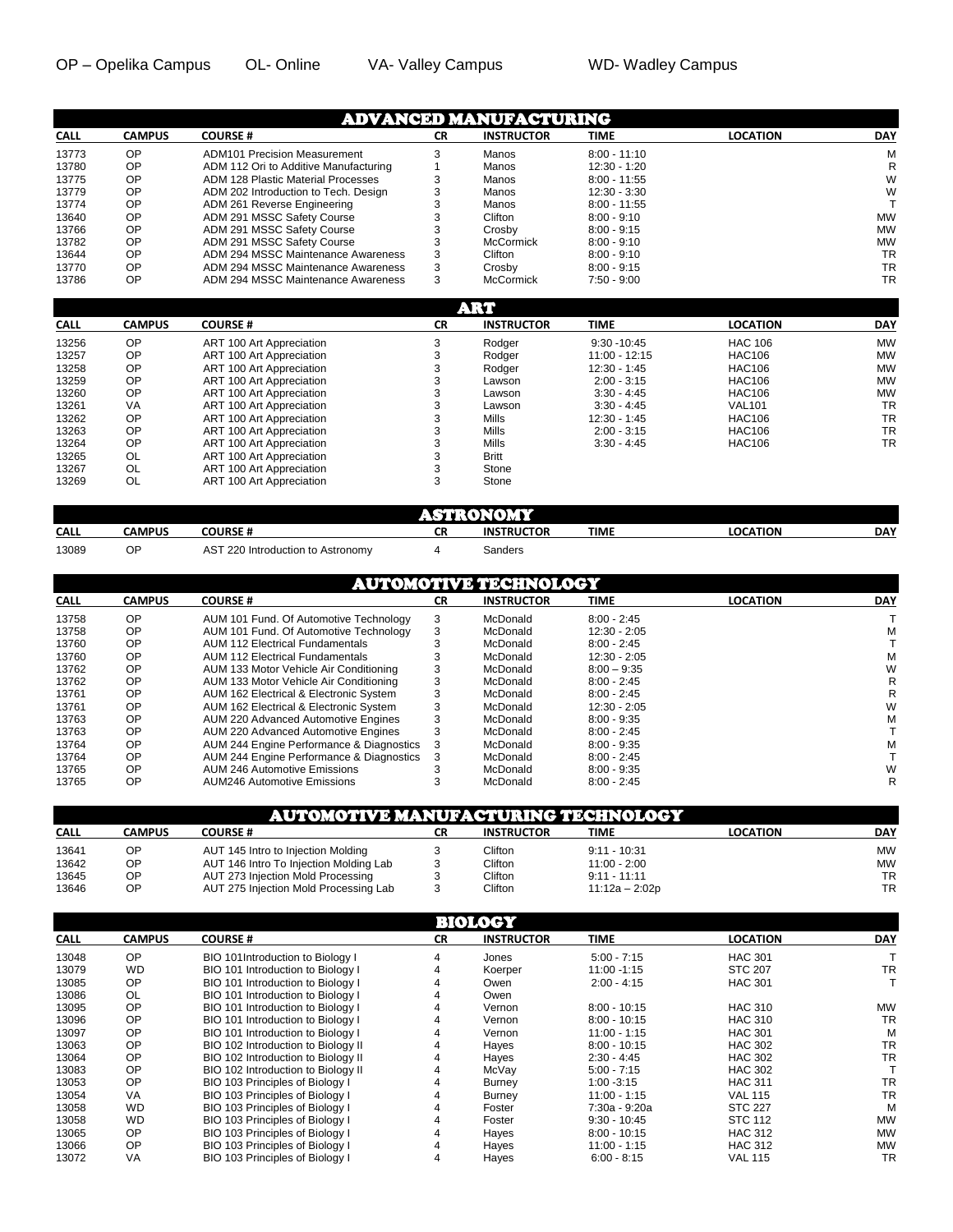| 13078 | OP        | BIO 103 Principles of Biology I     |   | Jones         | $5:00 - 7:15$  | <b>HAC 301</b> | W         |
|-------|-----------|-------------------------------------|---|---------------|----------------|----------------|-----------|
| 13087 | <b>OP</b> | BIO 103 Principles of Biology I     |   | Owen          | $2:00 - 4:15$  | <b>HAC 301</b> | W         |
| 13067 | <b>OP</b> | BIO 104 Principles of Biology II    |   | Hayes         | $9:00 - 11:35$ | <b>HAC 302</b> | <b>MW</b> |
| 13068 | OP        | BIO 104 Principles of Biology II    |   | Hayes         | $11:05 - 1:40$ | <b>HAC 302</b> | <b>TR</b> |
| 13080 | <b>WD</b> | BIO 104 Principles of Biology II    |   | Koerper       | $11:00 - 1:35$ | <b>STC 229</b> | <b>MW</b> |
| 13084 | OL.       | BIO 111 Survey of Human Biology     |   | Owen          |                |                |           |
| 13044 | <b>OP</b> | BIO 201 Human Anatomy and Phys I    |   | Armbruster    | $5:00 - 7:15$  | <b>HAC 308</b> |           |
| 13045 | <b>OP</b> | BIO 201 Human Anatomy and Phys I    |   | Armbruster    | $11:00 - 1:15$ | <b>HAC 308</b> | М         |
| 13051 | VA        | BIO 201 Human Anatomy and Phys I    |   | <b>Bunn</b>   | $6:00 - 8:15$  | <b>VAL 115</b> | М         |
| 13055 | <b>OP</b> | BIO 201 Human Anatomy and Phys I    | 4 | Burney        | $12:00 - 2:15$ | <b>HAC 307</b> | <b>MW</b> |
| 13060 | <b>WD</b> | BIO 201 Human Anatomy and Phys I    |   | Foster        | $11:00 - 1:15$ | <b>STC 224</b> | <b>MW</b> |
| 13073 | <b>OP</b> | BIO 201 Human Anatomy and Phys I    |   | James         | $2:00 - 4:15$  | <b>HAC 312</b> | <b>TR</b> |
| 13074 | OP        | BIO 201 Human Anatomy and Phys I    |   | James         | $2:30 - 4:45$  | <b>HAC 307</b> | <b>MW</b> |
| 13101 | <b>OP</b> | BIO 201 Human Anatomy and Phys I    |   | Walker        | $5:00 - 7:15$  | <b>HAC 308</b> | W         |
| 13102 | VA        | BIO 201 Human Anatomy and Phys I    |   | Walker        | $3:00 - 5:15$  | <b>VAL 115</b> | S         |
| 13046 | <b>OP</b> | BIO 202 Human Anatomy and Phys II   | 4 | Armbruster    | $5:00 - 7:15$  | <b>HAC 308</b> |           |
| 13047 | OL        | BIO 202 Human Anatomy and Phys II   | 4 | Armbruster    |                |                |           |
| 13052 | <b>VA</b> | BIO 202 Human Anatomy and Phys II   |   | Bunn          | $6:00 - 8:15$  | <b>VAL 115</b> | W         |
| 13056 | <b>OP</b> | BIO 202 Human Anatomy and Phys II   |   | <b>Burney</b> | $8:00 - 10:15$ | <b>HAC 307</b> | <b>MW</b> |
| 13061 | <b>WD</b> | BIO 202 Human Anatomy and Phys II   |   | Foster        | $1:15 - 3:30$  | <b>STC 224</b> | <b>TR</b> |
| 13075 | <b>OP</b> | BIO 202 Human Anatomy and Phys II   |   | James         | $8:30 - 10:45$ | <b>HAC 312</b> | <b>TR</b> |
| 13062 | WD.       | <b>BIO 220 General Microbiology</b> |   | Foster        | $9:30 - 12:05$ | <b>STC 224</b> | <b>TR</b> |
| 13069 | <b>OP</b> | BIO 220 General Microbiology        |   | Hayes         | $2:00 - 4:30$  | <b>HAC 300</b> | <b>MW</b> |
| 13070 | <b>OP</b> | BIO 220 General Microbiology        |   | Hayes         | $8:00 - 10:35$ | <b>HAC 300</b> | <b>TR</b> |
| 13071 | <b>OP</b> | <b>BIO 220 General Microbiology</b> | 4 | Hayes         | $2:05 - 4:40$  | <b>HAC 300</b> | <b>TR</b> |
| 13076 | VA        | BIO 220 General Microbiology        |   | James         | $9:00 - 11:35$ | <b>VAL115</b>  |           |

|             |               |                                          |           | <b>BUSINESS</b>   |                 |                 |            |
|-------------|---------------|------------------------------------------|-----------|-------------------|-----------------|-----------------|------------|
| <b>CALL</b> | <b>CAMPUS</b> | <b>COURSE#</b>                           | <b>CR</b> | <b>INSTRUCTOR</b> | <b>TIME</b>     | <b>LOCATION</b> | <b>DAY</b> |
| 12991       | <b>WD</b>     | <b>BUS 100 Introduction to Business</b>  |           | Staff             | $9:30 - 10:45$  | <b>REN 117</b>  | <b>MW</b>  |
| 12992       | OL            | BUS 100 Introduction to Business         | 3         | Staff             |                 |                 |            |
| 12993       | OL            | BUS 100 Introduction to Business         | 3         | <b>Buckalew</b>   |                 |                 |            |
| 12994       | OP            | BUS 100 Introduction to Business         | 3         | Turner            | $9:30 - 10:45$  | <b>BTC 307</b>  | <b>MW</b>  |
| 12995       | OL            | BUS 100 Introduction to Business         | 3         | <b>Buckalew</b>   |                 |                 |            |
| 12996       | OL            | BUS 210 Introduction To Accounting       | 3         | Staff             |                 |                 |            |
| 12997       | OP            | <b>BUS 215 Business Communication</b>    | 3         | Turner            | $12:30 - 1:45$  | <b>BTC 307</b>  | <b>TR</b>  |
| 12998       | <b>OP</b>     | BUS 241 Principles of Accounting I       |           | Staff             | $9:30 - 10:45$  | <b>BTC 203</b>  | <b>MW</b>  |
| 12999       | <b>OP</b>     | BUS 241 Principles of Accounting I       |           | Staff             | $11:00 - 12:15$ | <b>BTC 203</b>  | <b>MW</b>  |
| 1:000       | <b>OP</b>     | BUS 241 Principles of Accounting I       |           | Staff             | $2:00 - 3:15$   | <b>BTC 203</b>  | <b>TR</b>  |
| 1:001       | <b>WD</b>     | BUS 241 Principles of Accounting I       |           | Staff             | $9:30 - 10:45$  | <b>STC 117</b>  | <b>TR</b>  |
| 1:002       | OL            | BUS 241 Principles of Accounting I       | 3         | Johnson           |                 |                 |            |
| 1:003       | OL            | BUS 242 Principles of Accounting II      | 3         | Staff             |                 |                 |            |
| 1:004       | OP            | BUS 263 Legal & Social Env of Business   | 3         | Staff             | $3:30 - 4:15$   | <b>BTC 303</b>  | <b>MW</b>  |
| 1:005       | <b>WD</b>     | BUS 263 Legal & Social Env of Business   | 3         | Staff             | 11:00 -12:15    | <b>REN 117</b>  | <b>MW</b>  |
| 1:006       | OP            | BUS 263 Legal & Social Env of Business   | 3         | Turner            | 11:00 -12:15    | <b>BTC 307</b>  | <b>TR</b>  |
| 1:007       | OP            | <b>BUS 271 Business Statistics I</b>     |           | Johnson           | $12:30 - 1:45$  | <b>BTC 305</b>  | <b>MW</b>  |
| 1:008       | <b>OP</b>     | <b>BUS 271 Business Statistics I</b>     | 3         | Staff             | $6:00 - 7:15$   | <b>BTC 301</b>  | <b>MW</b>  |
| 1:009       | OP            | <b>BUS 276 Human Resource Management</b> | 3         | Turner            | $11:00 - 12:15$ | <b>BTC 307</b>  | <b>MW</b>  |
| 13010       | OP            | <b>BUS 279 Small Business Management</b> | 3         | Staff             | $6:00 - 7:15$   | <b>BTC 307</b>  | <b>MW</b>  |
| 13011       | OL            | BUS 285 Principles of Marketing          | 3         | Staff             |                 |                 |            |

|             | CHILD DEVELOPMENT |                                       |           |                   |                |                 |            |  |  |  |
|-------------|-------------------|---------------------------------------|-----------|-------------------|----------------|-----------------|------------|--|--|--|
| <b>CALL</b> | CAMPUS            | <b>COURSE#</b>                        | <b>CR</b> | <b>INSTRUCTOR</b> | <b>TIME</b>    | <b>LOCATION</b> | <b>DAY</b> |  |  |  |
| 13624       | ΟP                | CHD 100 Intro to Early Care & Educ    |           | Little            | $9:30 - 10:45$ | <b>BTC 301</b>  | <b>MW</b>  |  |  |  |
| 13625       | OP                | CHD 201 Child Growth & Dev Principles |           | Little            |                |                 |            |  |  |  |
| 13626       | ΟP                | CHD 203 Children's Lit & Lang Develop |           | Little            | $9:30 - 10:45$ | <b>BTC 301</b>  | <b>TR</b>  |  |  |  |
| 13627       | OΡ                | CHD 204 Methods & Materials For Teach |           | Little            |                |                 |            |  |  |  |
| 13628       | OP                | CHD 209 Infant & Toddler Educ Prog    |           | Lusk              |                |                 |            |  |  |  |
| 13629       | OΡ                | CHD 210 Educ Child with Except Needs  |           | Staff             |                |                 |            |  |  |  |
| 13630       | OΡ                | CHD 214 Fam & Commun in Early Care    |           | <b>Brakenhoff</b> |                |                 |            |  |  |  |

|             | GHELISTRY |                                      |    |                   |                |                 |            |  |  |  |
|-------------|-----------|--------------------------------------|----|-------------------|----------------|-----------------|------------|--|--|--|
| <b>CALL</b> | CAMPUS    | <b>COURSE#</b>                       | СR | <b>INSTRUCTOR</b> | <b>TIME</b>    | <b>LOCATION</b> | <b>DAY</b> |  |  |  |
| 13049       | OL        | CHM 104 Intro to Inorganic Chemistry |    | <b>Bodine</b>     |                |                 |            |  |  |  |
| 13040       | OP        | CHM 111 College Chemistry I          |    | Aglan             | $2:00 - 4:30$  | <b>HAC 309</b>  | <b>MW</b>  |  |  |  |
| 13041       | <b>OP</b> | CHM 111 College Chemistry I          |    | Aglan             | 12:30 -3:05    | <b>HAC 309</b>  | <b>TR</b>  |  |  |  |
| 13042       | <b>OP</b> | CHM 111 College Chemistry I          |    | Aglan             | $8:00 - 10:35$ | <b>HAC 309</b>  | <b>MW</b>  |  |  |  |
| 13050       | <b>OP</b> | CHM 111 College Chemistry I          |    | <b>Bodine</b>     | $5:00 - 7:35$  | <b>HAC 309</b>  | W          |  |  |  |
| 13081       | <b>WD</b> | CHM 111 College Chemistry I          |    | Koerper           | $8:00 - 10:35$ | <b>STC 207</b>  | WF         |  |  |  |
| 13043       | <b>OP</b> | CHM 112 College Chemistry II         | 4  | Aglan             | $8:00 - 10:35$ | <b>HAC 309</b>  | <b>TR</b>  |  |  |  |

|             | <b>COMPUTER INFO SYSTEMS</b> |                                     |           |                   |                 |                 |            |  |  |  |
|-------------|------------------------------|-------------------------------------|-----------|-------------------|-----------------|-----------------|------------|--|--|--|
| <b>CALL</b> | <b>CAMPUS</b>                | <b>COURSE#</b>                      | <b>CR</b> | <b>INSTRUCTOR</b> | <b>TIME</b>     | <b>LOCATION</b> | <b>DAY</b> |  |  |  |
| 13012       | OP                           | CIS 117 Database Mgmt Software Appl | 3         | Staff             | $8:00 - 9:15$   | <b>BTC 207</b>  | М          |  |  |  |
| 13013       | OL                           | CIS 130 Intro To Comp Info Systems  |           | Staff             |                 |                 |            |  |  |  |
| 13014       | OL                           | CIS 146 Microcomputer Applications  |           | Staff             |                 |                 |            |  |  |  |
| 13015       | OP                           | CIS 146 Microcomputer Applications  |           | Staff             | $9:30 - 10:45$  | <b>BTC 207</b>  |            |  |  |  |
| 13016       | OL                           | CIS 146 Microcomputer Applications  |           | Staff             |                 |                 |            |  |  |  |
| 13017       | OP                           | CIS 146 Microcomputer Applications  |           | Staff             | $9:30 - 10:45$  | <b>BTC 207</b>  | М          |  |  |  |
| 13018       | OL                           | CIS 146 Microcomputer Applications  |           | Staff             | $6:00 - 7:15$   |                 |            |  |  |  |
| 13019       | OP                           | CIS 199 Network Communications      |           | <b>Buckalew</b>   | $9:30 - 10:45$  | <b>BTC 203</b>  | TR         |  |  |  |
| 13020       | OP                           | CIS 207 Intro to Web Development    |           | <b>Buckalew</b>   | $8:00 - 9:15$   | <b>BTC 203</b>  | <b>TR</b>  |  |  |  |
| 13021       | OP                           | CIS 222 Database Management Systems | 3         | <b>Buckalew</b>   | $11:00 - 12:15$ | <b>BTC 203</b>  | <b>TR</b>  |  |  |  |
| 13022       | ОP                           | CIS 256 Advanced Java               |           | Staff             | $11:00 - 12:15$ | <b>BTC 207</b>  | <b>MW</b>  |  |  |  |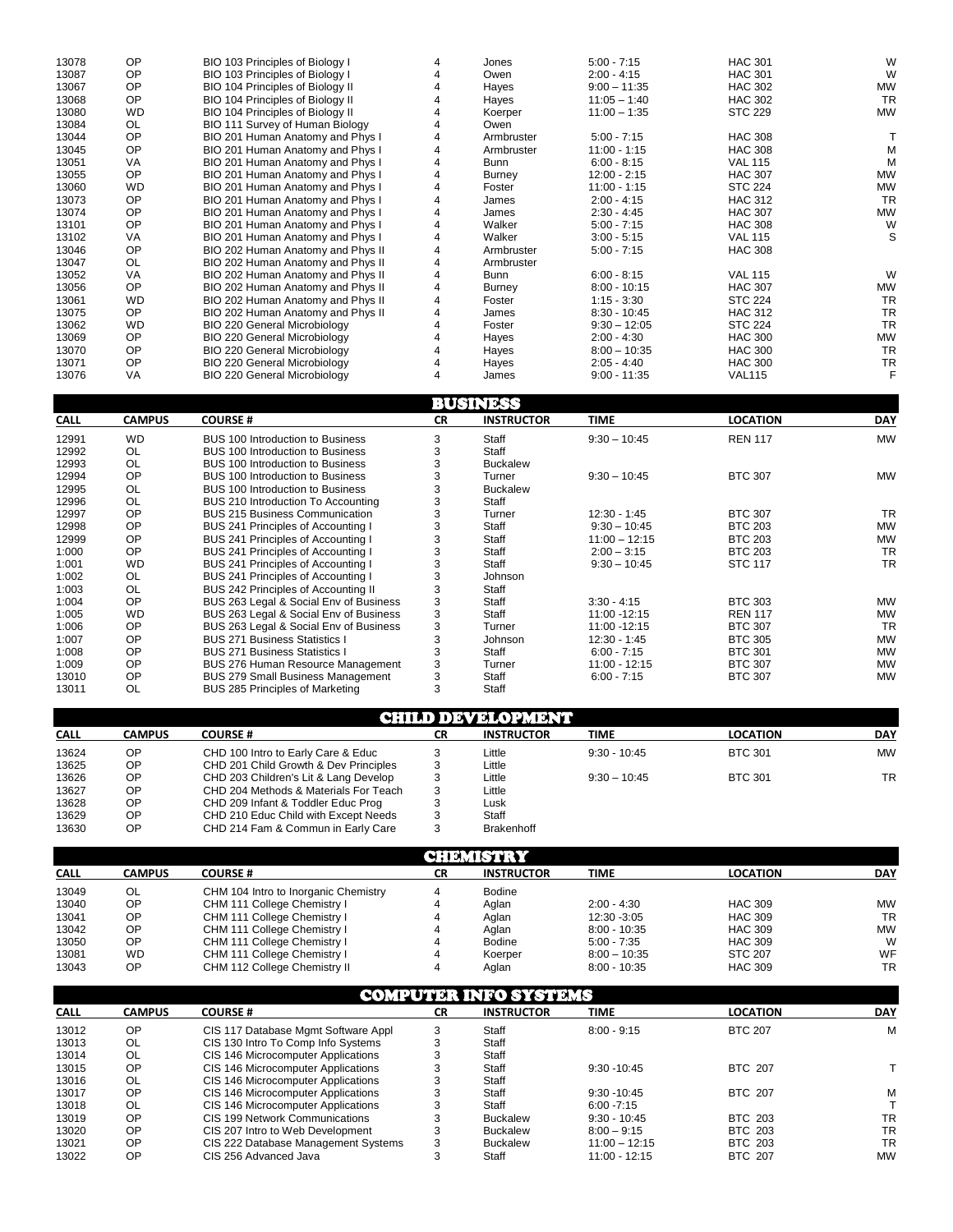|                                                                                                                                                                                                          |                        |                                                                              |           | <b>COMP NUMERICAL CONTROL</b> |                                 |                                  |                            |
|----------------------------------------------------------------------------------------------------------------------------------------------------------------------------------------------------------|------------------------|------------------------------------------------------------------------------|-----------|-------------------------------|---------------------------------|----------------------------------|----------------------------|
| <b>CALL</b>                                                                                                                                                                                              | <b>CAMPUS</b>          | <b>COURSE#</b>                                                               | <b>CR</b> | <b>INSTRUCTOR</b>             | <b>TIME</b>                     | <b>LOCATION</b>                  | <b>DAY</b>                 |
| 13788                                                                                                                                                                                                    | OP                     | CNC 213 Advanced CNC Milling                                                 | 3         | <b>McCormick</b>              | 11:30 -1:30                     |                                  | <b>TR</b>                  |
| 13789                                                                                                                                                                                                    | OP                     | CNC 223 CNC Graphics Program: Milling                                        | 3         | <b>McCormick</b>              | $1:30 - 3:30$                   |                                  | <b>TR</b>                  |
|                                                                                                                                                                                                          |                        |                                                                              |           |                               |                                 |                                  |                            |
|                                                                                                                                                                                                          |                        |                                                                              |           | <b>COSMETOLOGY</b>            |                                 |                                  |                            |
| <b>CALL</b>                                                                                                                                                                                              | <b>CAMPUS</b>          | <b>COURSE#</b>                                                               | <b>CR</b> | <b>INSTRUCTOR</b>             | <b>TIME</b>                     | <b>LOCATION</b>                  | <b>DAY</b>                 |
| 13648                                                                                                                                                                                                    | OP                     | COS 111 Intro to Cosmetology                                                 | 3         | Wright                        | 8:00 - 10:25                    | <b>DTB</b>                       | <b>MW</b>                  |
| 13649<br>13650                                                                                                                                                                                           | OP<br>OP               | COS 112 Intro to Cosmetology Lab<br>COS 113 Theory of Chemical Services      | 3<br>3    | Wright<br>Wright              | $8:00 - 1:15$<br>10:45 -1:40    | <b>DTB</b><br><b>DTB</b>         | <b>TR</b><br>MW            |
| 13651                                                                                                                                                                                                    | OP                     | COS 114 Chemical Services Lab                                                | 3         | Wright                        | 8:00 - 11:30                    | <b>DTB</b>                       | $\mathsf{T}$               |
| 13651                                                                                                                                                                                                    | OP                     | COS 114 Chemical Services Lab                                                | 3         | Wright                        | $8:00 - 2:30$                   | <b>DTB</b>                       | R                          |
| 13654                                                                                                                                                                                                    | OP                     | COS 115 Hair Coloring Theory                                                 | 3         | Wright                        | $8:00 - 1:40$                   | <b>DTB</b>                       | MW                         |
| 13655                                                                                                                                                                                                    | OP                     | COS 116 Hair Coloring Lab                                                    | 3         | Wright                        | 8:00 - 11:30                    |                                  | $\mathsf{T}$               |
| 13655                                                                                                                                                                                                    | OP                     | COS 116 Hair Coloring Lab                                                    | 3         | Wright                        | $8:00 - 2:30$                   |                                  | R                          |
| 13635                                                                                                                                                                                                    | OP                     | COS 117 Basic Spa Techniques                                                 | 3         | Sadler                        | 8:00 - 10:25                    |                                  | <b>TR</b>                  |
| 13634                                                                                                                                                                                                    | OP<br>OP               | COS 118 Basic Spa Techniques Lab                                             | 3         | Sadler                        | $8:00 - 2:30$                   |                                  | M                          |
| 13634<br>13636                                                                                                                                                                                           | OP                     | COS 118 Basic Spa Techniques Lab<br>COS 123 Cosmetology Salon Practices      | 3<br>3    | Sadler<br>Sadler              | 8:00 - 11:30<br>$8:00 - 3:30$   |                                  | W<br><b>MW</b>             |
| 13652                                                                                                                                                                                                    | OP                     | COS 137 Hair Shaping And Design Theory                                       | 3         | Wright                        | 8:00 - 10:25                    | <b>DTB</b>                       | <b>MW</b>                  |
| 13637                                                                                                                                                                                                    | OP                     | COS 144 Hair Shaping and Design                                              | 3         | Sadler                        | $8:00 - 2:45$                   |                                  | М                          |
| 13637                                                                                                                                                                                                    | OP                     | COS 144 Hair Shaping and Design                                              | 3         | Sadler                        | $8:00 - 9:35$                   |                                  | $\mathsf{T}$               |
| 13653                                                                                                                                                                                                    | OP                     | COS 145 Hair Shaping Lab                                                     | 3         | Wright                        | $8:00 - 2:45$                   | <b>DTB</b>                       |                            |
| 13638                                                                                                                                                                                                    | OP                     | COS 162 Special Topics in Cosmetology                                        | 3         | Sadler                        | $8:00 - 3:00$                   |                                  | W                          |
| 13638                                                                                                                                                                                                    | OP                     | COS 162 Special Topics in Cosmetology                                        | 3         | Sadler                        | 8:00 - 11:30                    |                                  | R                          |
| 13639                                                                                                                                                                                                    | OP<br>OP               | COS 167 State Board Review                                                   | 3<br>3    | Sadler                        | $8:00 - 3:00$                   |                                  | М<br>$\mathsf{T}$          |
| 13639                                                                                                                                                                                                    |                        | COS 167 State Board Review                                                   |           | Sadler                        | $9:45 - 3:00$                   |                                  |                            |
|                                                                                                                                                                                                          |                        |                                                                              |           | <b>CRIMINAL JUSTICE</b>       |                                 |                                  |                            |
| <b>CALL</b>                                                                                                                                                                                              | <b>CAMPUS</b>          | <b>COURSE#</b>                                                               | <b>CR</b> | <b>INSTRUCTOR</b>             | <b>TIME</b>                     | <b>LOCATION</b>                  | <b>DAY</b>                 |
| 13507                                                                                                                                                                                                    | OP                     | CRJ 100 Intro to Criminal Justice                                            | 3         | Rodgers                       | $9:30 - 10:45$                  | <b>HAC 108</b>                   | <b>TR</b>                  |
| 13510                                                                                                                                                                                                    | <b>OL</b>              | CRJ 100 Intro to Criminal Justice                                            | 3         | Stewart                       |                                 |                                  |                            |
| 13508                                                                                                                                                                                                    | OL                     | CRJ 110 Intro to Law Enforcement                                             | 3         | Spates                        |                                 |                                  |                            |
| 13509                                                                                                                                                                                                    | OL                     | CRJ 150 Introduction to Corrections                                          | 3         | Spates                        |                                 |                                  |                            |
|                                                                                                                                                                                                          |                        |                                                                              |           |                               |                                 |                                  |                            |
|                                                                                                                                                                                                          |                        |                                                                              |           | <b>DRAFTING</b>               |                                 |                                  |                            |
| <b>CALL</b>                                                                                                                                                                                              | <b>CAMPUS</b>          | <b>COURSE#</b>                                                               | <b>CR</b> | <b>INSTRUCTOR</b>             | <b>TIME</b>                     | <b>LOCATION</b>                  | <b>DAY</b>                 |
| 13777                                                                                                                                                                                                    | OP                     | DDT 104 Basic Computer Aided Drafting                                        | 3         | Manos                         | 12:30 - 4:25                    |                                  | М                          |
| 13778                                                                                                                                                                                                    | OP                     | DDT 111 Fund of Drafting & Design                                            | 3         | Manos                         | 12:30 -4:25                     |                                  | $\mathsf{T}$               |
|                                                                                                                                                                                                          |                        |                                                                              |           | <b>DANCE</b>                  |                                 |                                  |                            |
| <b>CALL</b>                                                                                                                                                                                              | <b>CAMPUS</b>          | <b>COURSE#</b>                                                               | <b>CR</b> | <b>INSTRUCTOR</b>             | <b>TIME</b>                     | <b>LOCATION</b>                  | <b>DAY</b>                 |
| 13270                                                                                                                                                                                                    | WD                     |                                                                              |           |                               | $2:00 - 4:00$                   | <b>REN 102</b>                   | R                          |
| 13271                                                                                                                                                                                                    | <b>WD</b>              | DNC 110 Intro to Dance Styles<br>DNC 140 Fitness Dance I                     | 2<br>2    | Fincher<br>Fincher            | $3:30 - 5:30$                   | <b>REN 102</b>                   | W                          |
| 13272                                                                                                                                                                                                    | <b>WD</b>              | DNC 141 Fitness Dance II                                                     | 2         | Fincher                       | $3:30 - 5:30$                   | <b>REN 102</b>                   | W                          |
| 13273                                                                                                                                                                                                    |                        |                                                                              |           |                               | $3:30 - 5:30$                   | <b>REN 102</b>                   | W                          |
|                                                                                                                                                                                                          | <b>WD</b>              | DNC 142 Fitness Dance III                                                    | 2         | Fincher                       |                                 |                                  |                            |
| 13274                                                                                                                                                                                                    | <b>WD</b>              | DNC 143 Ballet Technique I                                                   | 3         | Fincher                       | $1:00 - 4:00$                   | <b>REN 102</b>                   | M                          |
|                                                                                                                                                                                                          | <b>WD</b>              | DNC 144 Ballet Technique II                                                  | 3         | Fincher                       | $1:00 - 4:00$                   | <b>REN 102</b>                   | М                          |
|                                                                                                                                                                                                          | <b>WD</b>              | DNC 160 Dance Workshop I                                                     | 1         | Fincher                       | $1:00 - 2:00$                   | <b>REN 102</b>                   | R                          |
| 13275<br>13276<br>13277                                                                                                                                                                                  | <b>WD</b>              | DNC 161 Dance Workshop II                                                    | 1         | Fincher                       | $1:00 - 2:00$                   | <b>REN 102</b>                   | R                          |
|                                                                                                                                                                                                          | <b>WD</b>              | <b>DNC 162 Dance Workshop III</b>                                            |           | Fincher                       | $1:00 - 2:00$                   | <b>REN 102</b>                   | R                          |
|                                                                                                                                                                                                          | <b>WD</b>              | DNC 231 Theater Dance I                                                      | 3         | Fincher                       | 12:30 - 3:30                    | <b>REN 102</b>                   | W                          |
|                                                                                                                                                                                                          | <b>WD</b>              | DNC 232 Theater Dance II                                                     | 3         | Fincher                       | 12:30 - 3:30                    | <b>REN 102</b>                   | W                          |
|                                                                                                                                                                                                          | WD<br><b>WD</b>        | DNC 233 Theater Dance III<br>DNC 234 Choreography I                          | 3<br>1    | Fincher<br>Fincher            | 12:30 - 3:30<br>$10:00 - 11:00$ | <b>REN 102</b><br><b>REN 102</b> | W<br>F                     |
|                                                                                                                                                                                                          | WD                     | DNC 235 Choreography II                                                      | 1         | Fincher                       | $10:00 - 11:00$                 | <b>REN 102</b>                   | F                          |
|                                                                                                                                                                                                          | WD                     | DNC 243 Ballet Technique III                                                 | 3         | Fincher                       | $1:00 - 4:00$                   | <b>REN 102</b>                   | М                          |
|                                                                                                                                                                                                          | <b>WD</b>              | DNC 244 Ballet Technique IV                                                  | 3         | Fincher                       | $1:00 - 4:00$                   | <b>REN 102</b>                   | М                          |
|                                                                                                                                                                                                          | WD                     | DNC 260 Dance Workshop IV                                                    | 1         | Fincher                       | $1:00 - 2:00$                   | <b>REN 102</b>                   | R                          |
|                                                                                                                                                                                                          | WD                     | DNC 261 Dance Workshop V                                                     | 1         | Fincher                       | $1:00 - 2:00$                   | <b>REN 102</b>                   | $\mathsf R$                |
|                                                                                                                                                                                                          | <b>WD</b>              | DNC 262 Dance Workshop VI                                                    | 1         | Fincher                       | $1:00 - 2:00$                   | <b>REN 102</b>                   | $\mathsf R$                |
|                                                                                                                                                                                                          | WD                     | DNC 267 Jazz Dance I                                                         | 3         | Fincher                       | $1:00 - 4:00$                   | <b>REN 102</b>                   | $\mathsf{T}$               |
|                                                                                                                                                                                                          | <b>WD</b><br><b>WD</b> | DNC 268 Jazz Dance II<br>DNC 269 Jazz Dance III                              | 3<br>3    | Fincher<br>Fincher            | $1:00 - 4:00$<br>$1:00 - 4:00$  | <b>REN 102</b><br><b>REN 102</b> | $\mathsf T$<br>$\mathsf T$ |
|                                                                                                                                                                                                          | <b>WD</b>              | DNC 270 Jazz Dance IV                                                        | 3         | Fincher                       | $1:00 - 4:00$                   | <b>REN 102</b>                   | $\mathsf T$                |
|                                                                                                                                                                                                          | <b>WD</b>              | DNC 271 Jazz Dance V                                                         | 3         | Fincher                       | $1:00 - 4:00$                   | <b>REN 102</b>                   | $\mathsf{T}$               |
|                                                                                                                                                                                                          | <b>WD</b>              | DNC 272 Jazz Dance VI                                                        | 3         | Fincher                       | $1:00 - 4:00$                   | <b>REN 102</b>                   | $\mathsf{T}$               |
|                                                                                                                                                                                                          |                        |                                                                              |           |                               |                                 |                                  |                            |
|                                                                                                                                                                                                          |                        |                                                                              |           | <b>ECONOMICS</b>              |                                 |                                  |                            |
|                                                                                                                                                                                                          | <b>CAMPUS</b>          | <b>COURSE#</b>                                                               | <b>CR</b> | <b>INSTRUCTOR</b>             | <b>TIME</b>                     | <b>LOCATION</b>                  | DAY                        |
|                                                                                                                                                                                                          | OP                     | ECO 231 Principles Of Macroeconomics                                         | 3         | Johnson                       | $8:00 - 9:15$                   | <b>BTC 307</b>                   | <b>TR</b>                  |
|                                                                                                                                                                                                          | OP                     | ECO 231 Principles Of Macroeconomics                                         | 3         | Johnson                       | 12:30 - 1:45                    | <b>BTC</b>                       | TR                         |
|                                                                                                                                                                                                          | OP                     | ECO 231 Principles Of Macroeconomics                                         | 3         | Staff                         | $6:00 - 7:15$                   | <b>BTC 305</b>                   | TR                         |
| 13278<br>13279<br>13280<br>13281<br>13282<br>13283<br>13284<br>13285<br>13286<br>13287<br>13288<br>13289<br>13290<br>13291<br>13292<br>13293<br>13294<br><b>CALL</b><br>13023<br>13024<br>13025<br>13026 | OL                     | ECO 231 Principles Of Macroeconomics                                         | 3         | Staff                         |                                 |                                  |                            |
| 13027                                                                                                                                                                                                    | OL                     | ECO 231 Principles Of Macroeconomics                                         | 3         | Staff                         |                                 |                                  |                            |
| 13028                                                                                                                                                                                                    | <b>WD</b>              | ECO 231 Principles Of Macroeconomics                                         | 3         | Catchings                     | $9:30 - 10:45$                  | <b>REN 116</b>                   | <b>MW</b>                  |
| 13029<br>13030                                                                                                                                                                                           | OP<br>OP               | ECO 232 Principles Of Microeconomics                                         | 3         | Johnson<br>Johnson            | $8:00 - 9:15$<br>$9:30 - 10:45$ | <b>BTC 305</b>                   | <b>MW</b><br><b>MW</b>     |
|                                                                                                                                                                                                          | OP                     | ECO 232 Principles Of Microeconomics<br>ECO 232 Principles Of Microeconomics | 3<br>3    | Staff                         | 7:30p - 8:45p                   | <b>BTC 305</b><br><b>BTC 305</b> | TR                         |
| 13031<br>13032<br>13033                                                                                                                                                                                  | OL<br>OL               | ECO 232 Principles Of Microeconomics<br>ECO 232 Principles Of Microeconomics | 3<br>3    | Staff<br>Staff                |                                 |                                  |                            |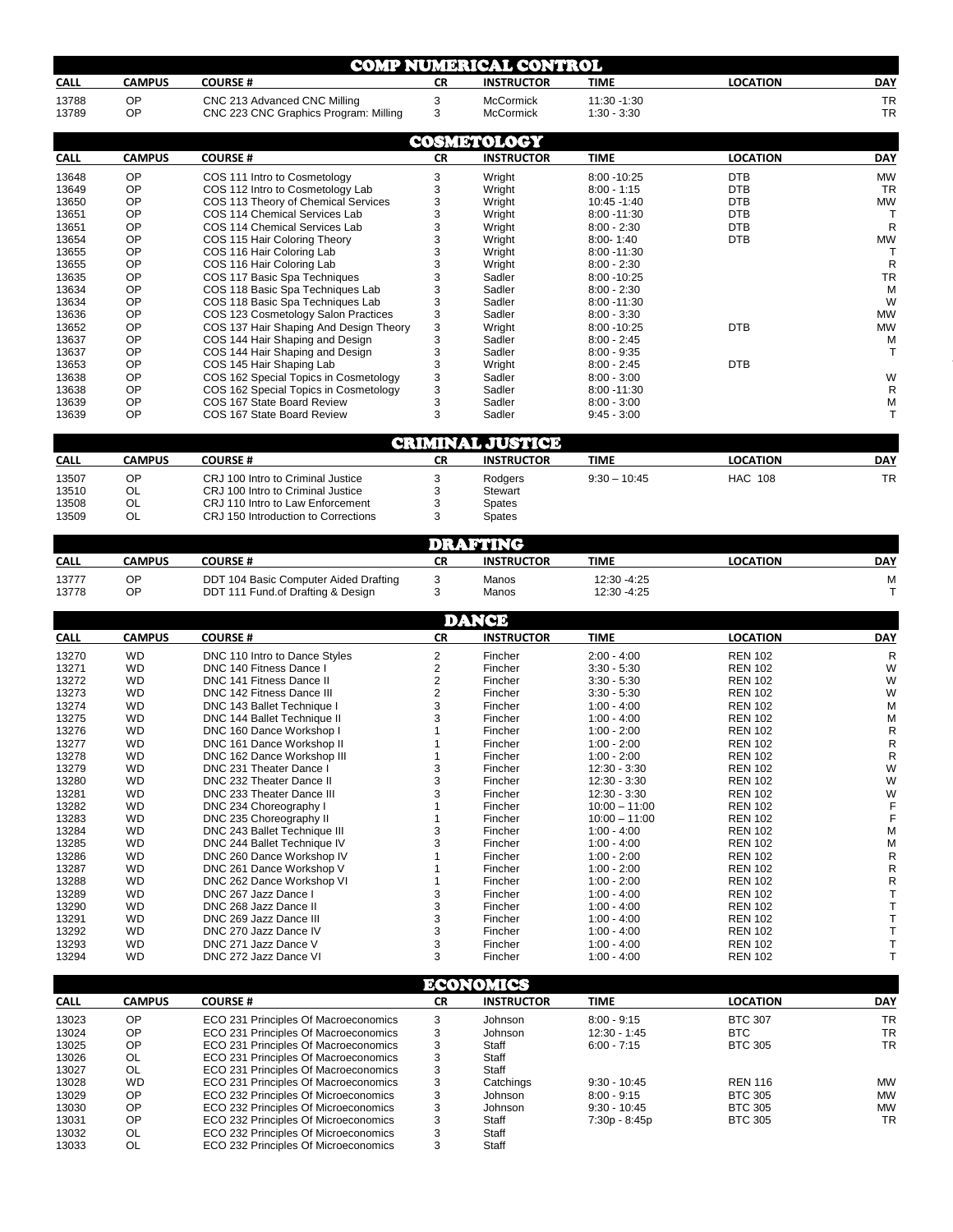|       | <b>GENERAL EDUCATION</b> |                                      |    |                   |                |                 |            |  |  |  |
|-------|--------------------------|--------------------------------------|----|-------------------|----------------|-----------------|------------|--|--|--|
| CALL  | CAMPUS                   | <b>COURSE#</b>                       | CR | <b>INSTRUCTOR</b> | TIME           | <b>LOCATION</b> | <b>DAY</b> |  |  |  |
| 13741 | WD                       | EDU 100 Exploring Teaching as a Prof |    | Rogers            | $9:30 - 10:45$ |                 | <b>TR</b>  |  |  |  |

|                |               |                                                                                 |                                  | <b>EMERGENCY MEDICAL SERVICES</b> |                                |                                  |            |
|----------------|---------------|---------------------------------------------------------------------------------|----------------------------------|-----------------------------------|--------------------------------|----------------------------------|------------|
| <b>CALL</b>    | <b>CAMPUS</b> | <b>COURSE#</b>                                                                  | <b>CR</b>                        | <b>INSTRUCTOR</b>                 | <b>TIME</b>                    | <b>LOCATION</b>                  | <b>DAY</b> |
| 13690          | OP            | EMS 108 Directed Studies In EMS-I                                               | $\mathbf{1}$                     | Duncan                            |                                |                                  |            |
| 13678          | OP            | <b>EMS 118 Emergency Medical Technician</b>                                     | 9                                | Caldwell                          | $8:30 - 12:30$                 | <b>HSB</b>                       | 112        |
| 13680          | OP            | <b>EMS 118 Emergency Medical Technician</b>                                     | 9                                | Downs                             | $5:00 - 9:00 p$                | <b>HSB 201</b>                   | <b>MTR</b> |
| 13682          | VAD           | EMS 118 Emergency Medical Technician                                            | 9                                | Staff                             |                                | VAL                              |            |
| 13679          | OP.           | EMS 119 Emerg Med Tech Clinical                                                 | $\mathbf{1}$                     | Caldwell                          |                                |                                  |            |
| 13681          | OP            | EMS 119 Emerg Med Tech Clinical                                                 | $\overline{1}$                   | Downs                             |                                |                                  |            |
| 13683          | VAD           | EMS 119 Emerg Med Tech Clinical                                                 | $\overline{1}$                   | Staff                             |                                |                                  |            |
| 13684          | OP            | EMS 155 Adv Emerg Med Technician                                                | $\overline{7}$                   | Duncan                            | 5:00 -9:00 p                   | <b>HSB 306</b>                   | <b>TR</b>  |
| 13685          | OP            | EMS 156 Adv Emerg Med Tech Clinical                                             | $\sqrt{2}$                       | Duncan                            |                                |                                  |            |
| 13686          | OP            | <b>EMS 241 Paramedic Cardiology</b>                                             | 3                                | Staff                             | $8:30 - 12:30$                 | <b>HSB 306</b>                   | T          |
| 13687          | OP            | EMS 242 Paramedic Pt Assessment                                                 | 2                                | Staff                             | $8:30 - 12:30$                 | <b>HSB 306</b>                   | W          |
| 13689          | OP            | <b>EMS 244 Paramedic Clinical I</b>                                             | $\mathbf{1}$                     | Staff                             |                                |                                  |            |
| 13691          | OP            | <b>EMS 245 Paramedic Medical Emergencies</b>                                    | 3                                | Ray                               | $8:30 - 1:30$                  | <b>HSB 307</b>                   | T          |
| 13692          | OP            | EMS 246 Paramedic Trauma Management                                             | 3                                | Downs                             | $8:30 - 1:30$                  | <b>HSB 307</b>                   | R          |
| 13693          | OP            | <b>EMS 247 Paramedic Special Populations</b>                                    | $\sqrt{2}$                       | Ray                               | 8:30 - 12:30                   | <b>HSB 307</b>                   | W          |
| 13694          | OP            | EMS 248 Paramedic Clinical II                                                   | 3                                | Ray                               |                                |                                  |            |
| 13695          | OP<br>OP      | EMS 253 Paramedic Transition To Work                                            | $\overline{2}$<br>$\overline{2}$ | Pike<br>Pike                      | 5:00 -9:00 p                   | <b>HSB 307</b><br><b>HSB 307</b> | Т<br>R     |
| 13696<br>13697 | OP            | EMS 254 Advanced Competencies For Para<br>EMS 255 Paramedic Field Preceptorship | 5                                | Pike                              | $5:00 - 9:00 p$                |                                  |            |
| 13698          | OP            | EMS 256 Paramedic Team Leadership                                               | $\mathbf{1}$                     | Pike                              |                                |                                  |            |
| 13688          | OP            | EMS 257 Paramedic Applied Pharmacology                                          | $\overline{2}$                   | Staff                             | $8:30 - 12:30$                 | <b>HSB 306</b>                   | R          |
|                |               |                                                                                 |                                  |                                   |                                |                                  |            |
|                |               |                                                                                 |                                  | <b>ENGLISH</b>                    |                                |                                  |            |
| <b>CALL</b>    | <b>CAMPUS</b> | <b>COURSE#</b>                                                                  | <b>CR</b>                        | <b>INSTRUCTOR</b>                 | <b>TIME</b>                    | <b>LOCATION</b>                  | <b>DAY</b> |
|                |               |                                                                                 |                                  |                                   |                                |                                  |            |
| 13107          | OP            | ENG 099 Intro to College Writing                                                | $\mathbf{1}$                     | Staff                             | $9:30 - 10:30$                 | <b>HAC 101</b>                   | M          |
| 13110          | OP            | ENG 099 Intro to College Writing                                                | 1                                | Staff                             | $11:00 - 12:00$                | <b>HAC 100</b>                   | W          |
| 13123          | OP            | ENG 099 Intro to College Writing                                                | 1                                | Staff                             | $2:00 - 3:00$                  | <b>HAC 212</b>                   | W          |
| 13129          | OP<br>OP      | ENG 099 Intro to College Writing<br>ENG 099 Intro to College Writing            |                                  | Staff                             | $3:30 - 4:30$                  | <b>HAC 101</b>                   | М          |
| 13135<br>13138 | OP            | ENG 099 Intro to College Writing                                                |                                  | Staff<br>Staff                    | $5:00 - 6:00$<br>$4:50 - 5:50$ | <b>BTC 204</b><br><b>BTC 204</b> | M<br>W     |
| 13141          | OP            | ENG 099 Intro to College Writing                                                |                                  | Staff                             | $9:30 - 10:30$                 | <b>HAC 100</b>                   | T          |
| 13144          | OP            | ENG 099 Intro to College Writing                                                |                                  | Staff                             | 11:00 - 12:00                  | <b>HAC 202</b>                   | R          |
| 13150          | OP            | ENG 099 Intro to College Writing                                                |                                  | Staff                             | $12:30 - 1:30$                 | <b>HAC 212</b>                   | T          |
| 13156          | OP            | ENG 099 Intro to College Writing                                                |                                  | Staff                             | $1:30 - 2:30$                  | <b>HAC 100</b>                   | R          |
| 13160          | OP            | ENG 099 Intro to College Writing                                                |                                  | Staff                             | $3:30 - 4:30$                  | <b>HAC 202</b>                   | R          |
| 13163          | <b>WD</b>     | ENG 099 Intro to College Writing                                                |                                  | Staff                             | $9:30 - 10:30$                 | <b>REN 112</b>                   | M          |
| 13169          | <b>WD</b>     | ENG 099 Intro to College Writing                                                |                                  | Staff                             | 11:00 - 12:00                  | <b>REN 112</b>                   | M          |
| 13175          | <b>WD</b>     | ENG 099 Intro to College Writing                                                |                                  | Staff                             | 12:30 - 1:30                   | REN                              | W          |
| 13178          | <b>WD</b>     | ENG 099 Intro to College Writing                                                |                                  | Staff                             | $9:30 - 10:30$                 | <b>REN</b>                       | R          |
| 13181          | <b>WD</b>     | ENG 099 Intro to College Writing                                                |                                  | Staff                             | 11:00 - 12:00                  | <b>REN 112</b>                   | T          |
| 13184          | <b>WD</b>     | ENG 099 Intro to College Writing                                                |                                  | Staff                             | $12:30 - 1:30$                 | REN                              | $\top$     |
| 13188          | VA.           | ENG 099 Intro to College Writing                                                |                                  | Staff                             | $9:15 - 10:15$                 | <b>VAL</b>                       | W          |
| 13191          | VA            | ENG 099 Intro to College Writing                                                |                                  | Staff                             | $5:00 - 6:00$                  | <b>VAL 108</b>                   | R          |
| 13222          | OP            | ENG 099 Intro to College Writing                                                |                                  | Staff                             | 12:30 - 1:30                   | <b>HAC 212</b>                   | M          |
| 13792          | VA            | ENG 099 Intro to College Writing                                                | 1                                | Jackson                           | 11:00 - 12:00                  | <b>VAL 108</b>                   | R          |
| 13105          | OP            | ENG 101 English Composition I                                                   | 3                                | Hickman                           | $8:00 - 9:15$                  | <b>HAC 209</b>                   | MW         |
| 13108          | OP            | ENG 101 English Composition I                                                   | 3                                | Hickman                           | $9:30 - 10:45$                 | <b>HAC 209</b>                   | MW         |
| 13114          | OP            | ENG 101 English Composition I                                                   | 3                                | Garnett                           | $8:00 - 9:15$                  | <b>HAC 202</b>                   | M          |
| 13121<br>13127 | OP<br>OP      | ENG 101 English Composition I<br>ENG 101 English Composition                    | 3<br>3                           | Hickman<br><b>McClendon</b>       | 12:30 - 1:45                   | <b>HAC 209</b><br><b>HAC 101</b> | MW<br>MW   |
| 13133          | OP            | ENG 101 English Composition I                                                   | 3                                | Jackson                           | $2:00 - 3:15$<br>$3:30 - 4:15$ | <b>BTC 203</b>                   | <b>MW</b>  |
| 13136          | OP            | ENG 101 English Composition I                                                   | 3                                | Jackson                           | $6:00 - 7:15$                  | <b>BTC 203</b>                   | MW         |
| 13139          | OP            | ENG 101 English Composition I                                                   | 3                                | McClendon                         | $8:00 - 9:15$                  | <b>HAC 101</b>                   | <b>TR</b>  |
| 13142          | OP            | ENG 101 English Composition I                                                   | 3                                | Powell                            | $9:30 - 10:45$                 | <b>HAC 202</b>                   | TR         |
| 13148          | OP            | ENG 101 English Composition I                                                   | 3                                | Bearden                           | 11:00 - 12:15                  | <b>HAC 201</b>                   | TR         |
| 13154          | OP            | ENG 101 English Composition I                                                   | 3                                | Bearden                           | $12:30 - 1:15$                 | <b>HAC 100</b>                   | <b>TR</b>  |
| 13158          | OP            | ENG 101 English Composition I                                                   | 3                                | Johnson                           | $2:00 - 3:15$                  | <b>HAC 201</b>                   | TR         |
| 13161          | <b>WD</b>     | ENG 101 English Composition I                                                   | 3                                | Aldridge                          | $8:00 - 9:15$                  | <b>REN 113</b>                   | MW         |
| 13167          | <b>WD</b>     | ENG 101 English Composition I                                                   | 3                                | Aldridge                          | $9:30 - 10:45$                 | <b>REN 113</b>                   | <b>MW</b>  |
| 13173          | <b>WD</b>     | ENG 101 English Composition I                                                   | 3                                | Horn                              | 11:00 - 12:15                  | <b>REN 111</b>                   | MW         |
| 13176          | <b>WD</b>     | ENG 101 English Composition I                                                   | 3                                | Horn                              | $8:00 - 9:15$                  | <b>REN 111</b>                   | TR         |
| 13179          | WD            | ENG 101 English Composition I                                                   | 3                                | Horn                              | $9:30 - 10:45$                 | <b>REN 111</b>                   | <b>TR</b>  |
| 13182          | <b>WD</b>     | ENG 101 English Composition I                                                   | 3                                | Aldridge                          | 11:00 - 12:15                  | <b>REN 113</b>                   | <b>TR</b>  |
| 13185          | <b>WD</b>     | ENG 101 English Composition I                                                   | 3                                | Knight                            | $6:00 - 7:15$                  | <b>STC 110</b>                   | MW         |
| 13186          | VA            | ENG 101 English Composition I                                                   | 3                                | Sands                             | $9:30 - 10:45$                 | <b>VAL 108</b>                   | MW         |
| 13189          | VA            | ENG 101 English Composition I                                                   | 3                                | Staff                             | $3:30 - 4:15$                  | <b>VAL 108</b>                   | TR         |
| 13220          | OP            | ENG 101 English Composition I                                                   | 3                                | Van Horn                          | 11:00 - 12:15                  | <b>HAC</b>                       | <b>MW</b>  |
| 13241          | OL            | ENG 101 English Composition I                                                   | 3                                | Reed                              |                                |                                  |            |
| 13242          | OL            | ENG 101 English Composition I                                                   | 3                                | Johnson                           |                                |                                  |            |
| 13790          | VA            | ENG 101 English Composition I                                                   | 3                                | Jackson                           | $9:30 - 10:45$                 | <b>VAL 108</b>                   | TR         |
| 13106          | OP            | ENG 101C English Comp I                                                         | 3                                | Hickman                           | $8:00 - 9:15$                  | <b>HAC 209</b>                   | МW         |
| 13109          | OP<br>OP      | ENG 101C English Comp I                                                         | 3<br>3                           | Hickman                           | $9:30 - 10:45$                 | <b>HAC 209</b>                   | MW         |
| 13122<br>13128 | OP            | ENG 101C English Comp I<br>ENG 101C English Comp I                              | 3                                | Hickman<br>McClendon              | 12:30 - 1:45<br>$2:00 - 3:15$  | <b>HAC 209</b><br><b>HAC 101</b> | MW<br>MW   |
| 13134          | OP            | ENG 101C English Comp I                                                         | 3                                | Jackson                           | $3:30 - 4:15$                  | <b>BTC 203</b>                   | MW         |
| 13137          | OP            | ENG 101C English Comp I                                                         | 3                                | Jackson                           | $6:00 - 7:15$                  | <b>BTC 203</b>                   | MW         |
| 13140          | OP            | ENG 101C English Comp I                                                         | 3                                | McClendon                         | $8:00 - 9:15$                  | <b>HAC 101</b>                   | TR         |
| 13143          | OP            | ENG 101C English Comp I                                                         | 3                                | Powell                            | $9:30 - 10:45$                 | <b>HAC 202</b>                   | TR         |
|                |               |                                                                                 |                                  |                                   |                                |                                  |            |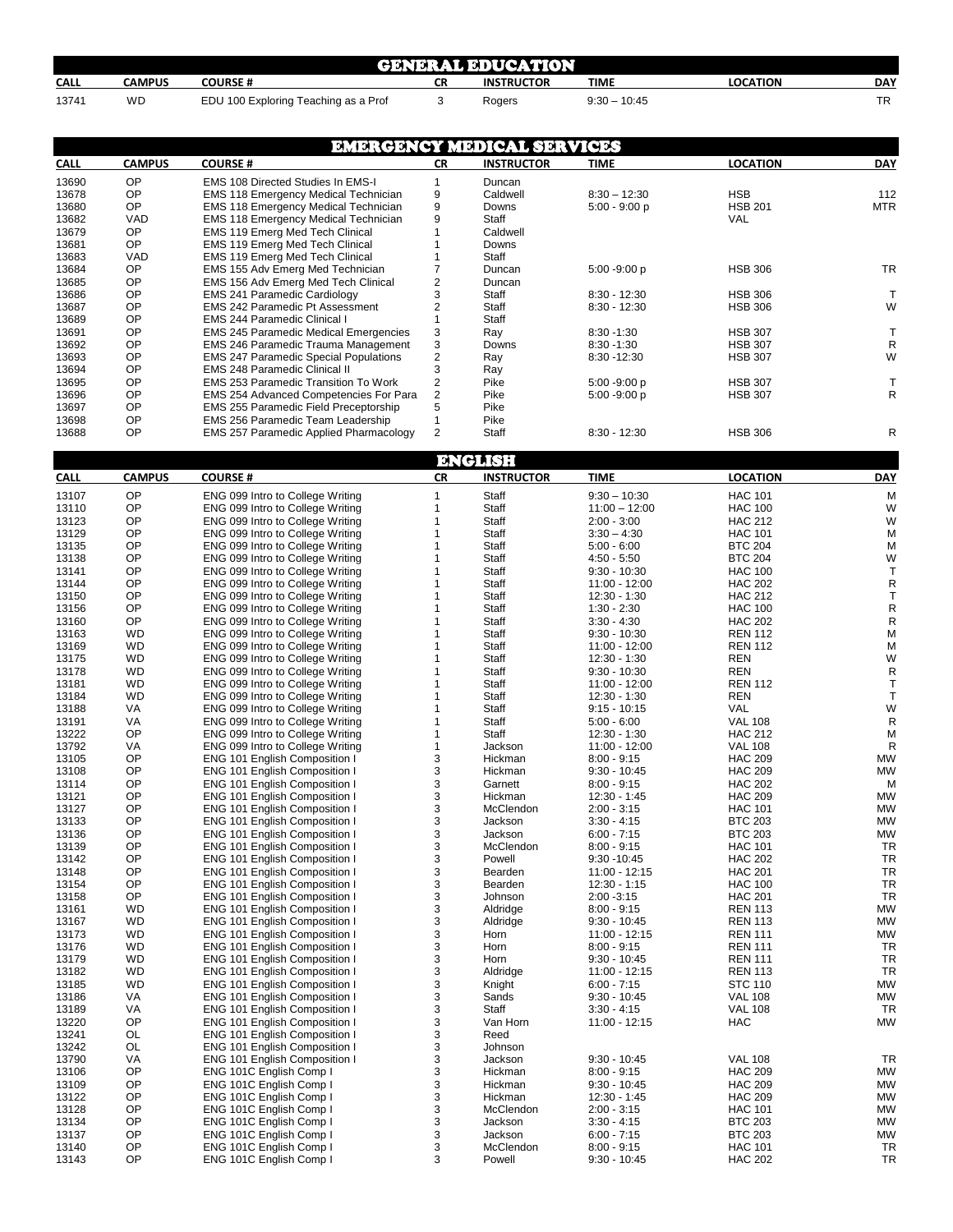| 13149 | OP        | ENG 101C English Comp I               | 3 | Bearden   | 11:00 - 12:15   | <b>HAC 201</b> | <b>TR</b>    |
|-------|-----------|---------------------------------------|---|-----------|-----------------|----------------|--------------|
| 13155 | OP        | ENG 101C English Comp I               | 3 | Bearden   | $12:30 - 1315$  | <b>HAC 100</b> | <b>TR</b>    |
| 13159 | OP        | ENG 101C English Comp I               | 3 | Johnson   | $2:00 - 3:15$   | <b>HAC 201</b> | <b>TR</b>    |
| 13162 | <b>WD</b> | ENG 101C English Comp I               | 3 | Aldridge  | $8:00 - 9:15$   | <b>REN 113</b> | <b>MW</b>    |
| 13168 | <b>WD</b> | ENG 101C English Comp I               | 3 | Aldridge  | $9:30 - 10:45$  | <b>REN 113</b> | <b>MW</b>    |
| 13174 | <b>WD</b> | ENG 101C English Comp I               | 3 | Horn      | $11:00 - 12:15$ | <b>REN 111</b> | <b>MW</b>    |
| 13177 | <b>WD</b> | ENG 101C English Comp I               | 3 | Horn      | $8:00 - 9:15$   | <b>REN 111</b> | <b>TR</b>    |
| 13180 | <b>WD</b> | ENG 101C English Comp I               | 3 | Horn      | $9:30 - 10:45$  | <b>REN 111</b> | <b>TR</b>    |
| 13183 | <b>WD</b> | ENG 101C English Comp I               | 3 | Aldridge  | $11:00 - 12:15$ | <b>REN 113</b> | <b>TR</b>    |
| 13187 | VA        | ENG 101C English Comp I               | 3 | Sands     | $9:30 - 10:45$  | <b>VAL 108</b> | <b>MW</b>    |
| 13190 | <b>VA</b> | ENG 101C English Comp I               | 3 | Staff     | $3:30 - 4:15$   | <b>VAL 108</b> | <b>TR</b>    |
| 13221 | OP        | ENG 101C English Comp I               | 3 | Van Horn  | $11:00 - 12:15$ | <b>HAC</b>     |              |
| 13791 | <b>VA</b> | ENG 101C English Comp I               | 3 | Jackson   | $9:30 - 10:45$  | <b>VAL 108</b> | <b>TR</b>    |
| 13192 | OP        | ENG 102 English Composition II        | 3 | Bearden   | $8:00 - 9:15$   | <b>HAC 201</b> | <b>MW</b>    |
| 13193 | OP        | ENG 102 English Composition II        | 3 | Bearden   | $9:30 - 10:45$  | <b>HAC 201</b> | <b>MW</b>    |
| 13194 | OP        | ENG 102 English Composition II        | 3 | Johnson   | $11:00 - 12:15$ | <b>HAC 209</b> | <b>MW</b>    |
| 13195 | OP        | ENG 102 English Composition II        | 3 | Johnson   | $12:30 - 1:45$  | <b>HAC 201</b> | <b>MW</b>    |
| 13196 | OP        | ENG 102 English Composition II        | 3 | Powell    | $2:00 - 3:15$   | <b>HAC 202</b> | <b>MW</b>    |
| 13197 | OP        | ENG 102 English Composition II        | 3 | Powell    | $8:00 - 9:15$   | <b>HAC 201</b> | <b>TR</b>    |
| 13198 | OP        | ENG 102 English Composition II        | 3 | Van Horn  | $9:30 - 10:45$  | <b>HAC 201</b> | <b>TR</b>    |
| 13199 | OP        | ENG 102 English Composition II        | 3 | Jackson   | $12:30 - 1:45$  | <b>HAC 202</b> | <b>TR</b>    |
| 13200 | OP        | ENG 102 English Composition II        | 3 | Van Horn  | $2:00 - 3:15$   | <b>HAC 202</b> | <b>TR</b>    |
| 13201 | OP        | ENG 102 English Composition II        | 3 | Bearden   | $3:30 - 4:15$   | <b>HAC 201</b> | <b>TR</b>    |
| 13202 | OP        | ENG 102 English Composition II        | 3 | Staff     | $6:00 - 7:15$   | <b>BTC 301</b> | $\mathsf{T}$ |
| 13203 | <b>WD</b> | ENG 102 English Composition II        | 3 | Staff     | $9:30 - 10:45$  | <b>REN 114</b> | <b>MW</b>    |
| 13204 | <b>WD</b> | ENG 102 English Composition II        | 3 | Aldridge  | $9:30 - 10:45$  | <b>REN 113</b> | <b>TR</b>    |
| 13205 | <b>WD</b> | ENG 102 English Composition II        | 3 | Horn      | 11:00 - 12:15   | <b>REN 111</b> | <b>TR</b>    |
| 13206 | VA        | ENG 102 English Composition II        | 3 | Sands     | $11:00 - 12:15$ | <b>VAL 108</b> | <b>MW</b>    |
| 13223 | OP        | ENG 102 English Composition II        | 3 | Van Horn  | 11:00 - 12:15   | <b>HAC</b>     |              |
| 13243 | OL        | ENG 102 English Composition II        | 3 | Johnson   |                 |                |              |
| 13244 | <b>OL</b> | ENG 102 English Composition II        | 3 | Staff     |                 |                |              |
| 13216 | OP        | ENG 251 American Literature I         | 3 | Hickman   | $12:30 - 1:45$  | <b>HAC 209</b> | TR           |
| 13217 | <b>WD</b> | <b>ENG 251 American Literature I</b>  | 3 | Aldridge  | $11:00 - 12:15$ | <b>REN 113</b> | <b>MW</b>    |
| 13218 | <b>WD</b> | <b>ENG 251 American Literature I</b>  | 3 | Knight    | 7:30 p - 8:45 p | <b>STC 110</b> | <b>MW</b>    |
| 13219 | VA        | ENG 251 American Literature I         | 3 | Sands     | $8:00 - 9:15$   | <b>VAL 108</b> | <b>MW</b>    |
| 13245 | <b>OL</b> | <b>ENG 251 American Literature I</b>  | 3 | McClendon |                 |                |              |
| 13246 | OL        | ENG 251 American Literature I         | 3 | Garnett   |                 |                |              |
| 13215 | OP        | <b>ENG 252 American Literature II</b> | 3 | Garnett   | $9:30 - 10:45$  | <b>HAC 209</b> | <b>TR</b>    |
| 13247 | OL        | ENG 252 American Literature II        | 3 | Van Horn  |                 |                |              |
| 13211 | OP        | ENG 271 World Literature I            | 3 | Laseter   | $9:30 - 10:45$  | <b>HAC 212</b> | <b>MW</b>    |
| 13248 | <b>OL</b> | <b>ENG 271 World Literature I</b>     | 3 | Laseter   |                 |                |              |
| 13794 | OL        | ENG 271 World Literature I            | 3 | Reed      |                 |                |              |
| 13212 | OP        | <b>ENG 272 World Literature II</b>    | 3 | Laseter   | 11:00 - 12:15   | <b>HAC 212</b> | <b>MW</b>    |
| 13250 | OL        | ENG 272 World Literature II           | 3 | Laseter   |                 |                |              |
|       |           |                                       |   |           |                 |                |              |

|             | <b>ENGLISH /READING</b> |                                       |    |                   |                 |                 |            |  |  |  |
|-------------|-------------------------|---------------------------------------|----|-------------------|-----------------|-----------------|------------|--|--|--|
| <b>CALL</b> | CAMPUS                  | <b>COURSE#</b>                        | СR | <b>INSTRUCTOR</b> | TIME            | <b>LOCATION</b> | <b>DAY</b> |  |  |  |
| 13207       | ΟP                      | ENR 098 Writing & Reading for College |    | McClendon         | $9:30 - 11:15$  | <b>BTC 201</b>  | <b>MW</b>  |  |  |  |
| 13208       | OP                      | ENR 098 Writing & Reading for College |    | Garnett           | $2:00 - 3:45$   | <b>BTC 201</b>  | <b>TR</b>  |  |  |  |
| 13209       | <b>WD</b>               | ENR 098 Writing & Reading for College |    | Staff             | $11:00 - 12:45$ | <b>REN 110</b>  | <b>MW</b>  |  |  |  |
| 13210       | VA                      | ENR 098 Writing & Reading for College |    | Staff             | $12:30 - 2:15$  | <b>VAL 108</b>  | <b>MW</b>  |  |  |  |
| 13795       | <b>WD</b>               | ENR 098 Writing & Reading for College |    | Staff             | $9:30 - 11:15$  |                 | <b>MW</b>  |  |  |  |

|                |               |                                        |           | <b>ENGINEERING TECHNOLOGY</b> |                |                 |              |
|----------------|---------------|----------------------------------------|-----------|-------------------------------|----------------|-----------------|--------------|
| <b>CALL</b>    | <b>CAMPUS</b> | <b>COURSE#</b>                         | <b>CR</b> | <b>INSTRUCTOR</b>             | <b>TIME</b>    | <b>LOCATION</b> | <b>DAY</b>   |
| 13776          | OP            | ENT 214 Advanced Autocad CADD          | 3         |                               | $8:00 - 11:10$ |                 | $\mathsf{R}$ |
|                |               |                                        |           | GEOGRAPHY                     |                |                 |              |
| <b>CALL</b>    | <b>CAMPUS</b> | <b>COURSE#</b>                         | <b>CR</b> | <b>INSTRUCTOR</b>             | <b>TIME</b>    | <b>LOCATION</b> | <b>DAY</b>   |
| 13511          | OL            | GEO 100 World Reg Geography            | 3         | Coan                          |                |                 |              |
|                |               |                                        |           | <b>GERMAN</b>                 |                |                 |              |
| <b>CALL</b>    | <b>CAMPUS</b> | <b>COURSE#</b>                         | <b>CR</b> | <b>INSTRUCTOR</b>             | <b>TIME</b>    | <b>LOCATION</b> | <b>DAY</b>   |
| 13238          | OP            | GRN102 Introductory German II          | 4         | Martin                        | $5:00 - 1845$  | <b>BTC 303</b>  | T            |
|                |               |                                        |           | <b>HOME ECONOMICS</b>         |                |                 |              |
| <b>CALL</b>    | <b>CAMPUS</b> | <b>COURSE#</b>                         | <b>CR</b> | <b>INSTRUCTOR</b>             | <b>TIME</b>    | <b>LOCATION</b> | <b>DAY</b>   |
| 13703          | OL            | <b>HEC 140 Principles Of Nutrition</b> | 3         | Kephart                       |                |                 |              |
|                |               |                                        |           | <b>HEALTH EDUCATION</b>       |                |                 |              |
| <b>CALL</b>    | <b>CAMPUS</b> | <b>COURSE#</b>                         | <b>CR</b> | <b>INSTRUCTOR</b>             | <b>TIME</b>    | <b>LOCATION</b> | <b>DAY</b>   |
| 13704          | <b>OL</b>     | HED 221 Personal Health                | 3         | Taunton                       |                |                 |              |
| 13728          | OP            | HED 221 Personal Health                | 3         | Rhodes                        | $9:30 - 10:45$ | <b>HSB 201</b>  | <b>TR</b>    |
| 13705          | <b>OL</b>     | HED 222 Community Health               | 3         | Curry                         |                |                 |              |
| 13729          | OP            | HED 222 Community Health               | 3         | Meals                         | $12:45 - 2:00$ | <b>HSB 201</b>  | <b>TR</b>    |
| 13706          | <b>OL</b>     | HED 226 Wellness                       | 3         | Coleman                       |                |                 |              |
| 13719          | <b>OL</b>     | HED 226 Wellness                       | 3         | Coleman                       |                |                 |              |
| 13730<br>13708 | OP<br>OL      | HED 226 Wellness<br>HED 231 First Aid  | 3<br>3    | Rhodes                        | 11:00 - 12:15  | <b>HSB 201</b>  | <b>MW</b>    |
| 13717          | <b>OL</b>     | HED 231 First Aid                      | 3         | Rogers<br>Staff               |                |                 |              |
|                |               |                                        |           |                               |                |                 |              |

 OP HED 231 First Aid 3 Meals 11:15 - 12:30 HSB 201 TR 13732 OP HED 231 First Aid 3 Meals 12:30 - 1:45 HSB 201 MW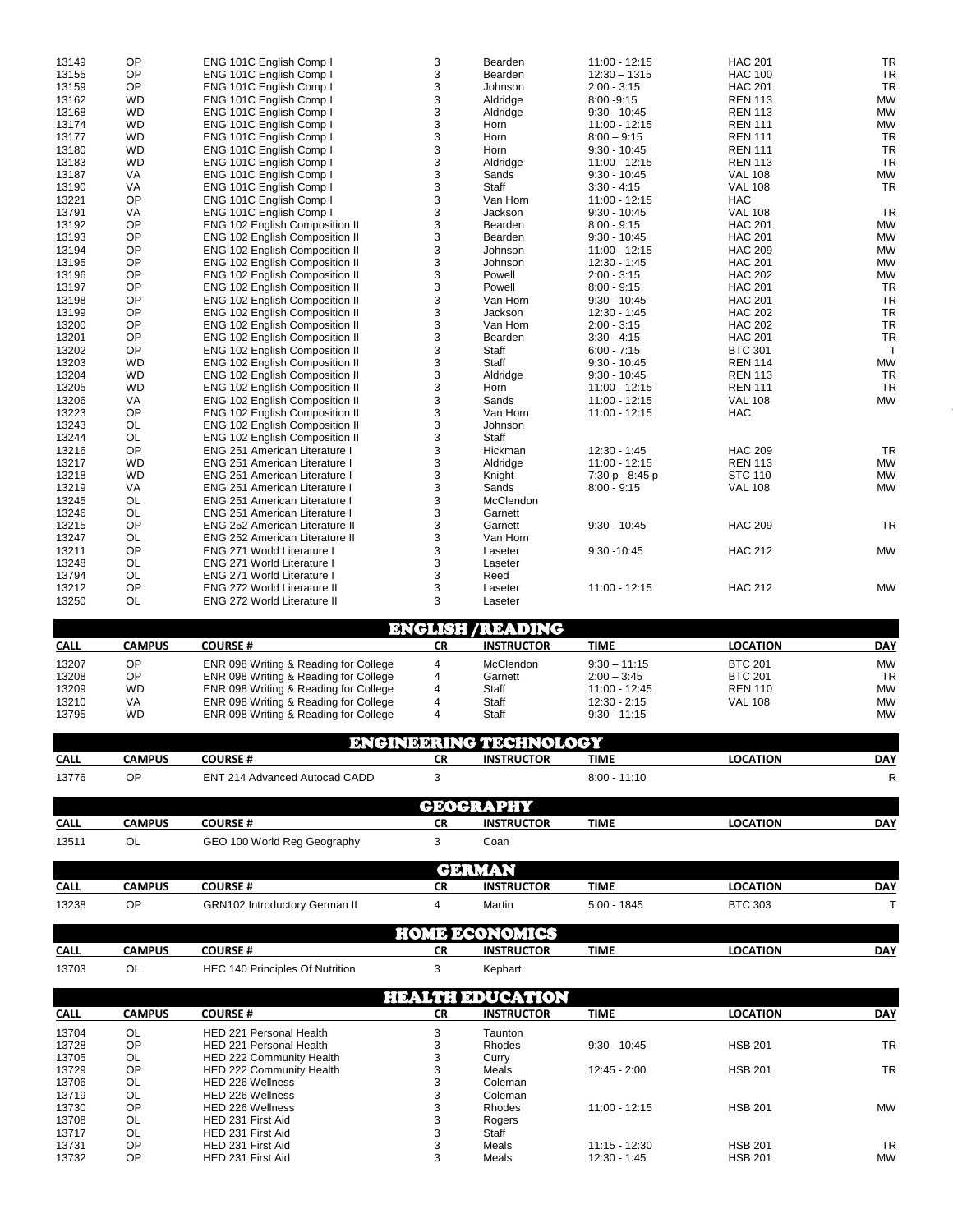| 13737<br>13733<br>13738<br>13707 | WD<br>ОP<br>WD | HED 231 First Aid<br>HED 232 Care/Prevent-Athletic Injuries<br>HED 232 Care/Prevent-Athletic Injuries<br>HED 266 Intro To Health Occupations |  | Staff<br>McQuaker<br>Staff<br>⊺ucker | $9:30 - 10:45$<br>$8:00 - 9:15$<br>$11:00 - 12:15$ | <b>REN 115</b><br><b>HSB 201</b><br><b>REN 115</b> | MW<br>MW<br>MW |
|----------------------------------|----------------|----------------------------------------------------------------------------------------------------------------------------------------------|--|--------------------------------------|----------------------------------------------------|----------------------------------------------------|----------------|
|----------------------------------|----------------|----------------------------------------------------------------------------------------------------------------------------------------------|--|--------------------------------------|----------------------------------------------------|----------------------------------------------------|----------------|

|             |               |                                       |           | <b>HISTORY</b>         |                 |                 |            |
|-------------|---------------|---------------------------------------|-----------|------------------------|-----------------|-----------------|------------|
| <b>CALL</b> | <b>CAMPUS</b> | <b>COURSE#</b>                        | <b>CR</b> | <b>INSTRUCTOR</b>      | <b>TIME</b>     | <b>LOCATION</b> | <b>DAY</b> |
| 13514       | OP            | HIS 101 Western Civilization I        | 3         | <b>Bolt</b>            | $11:00 - 12:15$ | <b>BTC</b>      | <b>TR</b>  |
| 13515       | OP            | HIS 101 Western Civilization I        | 3         | <b>Bolt</b>            | $9:30 - 10:45$  | <b>BTC</b>      | <b>TR</b>  |
| 13516       | <b>OL</b>     | HIS 101 Western Civilization I        | 3         | Bonner                 |                 |                 |            |
| 13517       | <b>WD</b>     | HIS 101 Western Civilization I        | 3         | Bonner                 | $8:00 - 9:15$   | <b>REN 215</b>  | <b>MW</b>  |
| 13518       | <b>WD</b>     | HIS 101 Western Civilization I        | 3         | Bonner                 | $1:00 - 2:15$   | <b>REN 216</b>  | <b>TR</b>  |
| 13520       | VA            | HIS 101 Western Civilization I        | 3         | <b>Branch</b>          | $9:30 - 10:45$  | <b>VAL 103</b>  | <b>MW</b>  |
| 13521       | OP            | HIS 101 Western Civilization I        | 3         | <b>Branch</b>          | $9:30 - 10:45$  | <b>HAC</b>      | <b>TR</b>  |
| 13522       | OP            | HIS 101 Western Civilization I        | 3         | Brown                  | $6:00 - 7:15$   | <b>BTC 207</b>  | <b>MW</b>  |
| 13524       | VA            | HIS 101 Western Civilization I        | 3         | <b>Bryant</b>          | $6:00 - 7:15$   | <b>VAL 103</b>  | <b>TR</b>  |
| 13526       | OP            | <b>HIS 101 Western Civilization I</b> | 3         | <b>Buford</b>          | $8:00 - 9:15$   | <b>HAC 110</b>  | <b>MW</b>  |
| 13527       | OP            | HIS 101 Western Civilization I        | 3         | <b>Buford</b>          | $9:30 - 10:45$  | <b>HAC 110</b>  | <b>MW</b>  |
| 13533       | <b>WD</b>     | HIS 101 Western Civilization I        | 3         | Culverhouse            | 11:00 - 12:15   | <b>REN 215</b>  | <b>MW</b>  |
| 13535       | <b>OL</b>     | HIS 101 Western Civilization I        | 3         | Hopper                 |                 |                 |            |
| 13537       | <b>OL</b>     | HIS 101 Western Civilization I        | 3         | Jones                  |                 |                 |            |
| 13542       | OP            | HIS 101 Western Civilization I        | 3         | McLendon               | 12:30 - 1:45    | <b>HAC 114</b>  | <b>MW</b>  |
| 13543       | OP            | HIS 101 Western Civilization I        | 3         | Moodv                  | $12:30 - 1:45$  | <b>HAC 114</b>  | <b>TR</b>  |
| 13546       | <b>WD</b>     | HIS 101 Western Civilization I        | 3         | Patterson              | $8:00 - 9:15$   | <b>REN 215</b>  | <b>TR</b>  |
| 13551       | OP            | HIS 101 Western Civilization I        | 3         | Reynolds               | 12:30 - 1:45    | <b>HAC 108</b>  | <b>MW</b>  |
| 13552       | VA            | HIS 101 Western Civilization I        | 3         | Reynolds               | $2:00 - 3:15$   | <b>VAL 110</b>  | <b>TR</b>  |
| 13557       | OP            | HIS 101 Western Civilization I        | 3         | Thomas                 | 11:00 - 12:15   | <b>HAC 113</b>  | <b>MW</b>  |
| 13519       | <b>OL</b>     | HIS 102 Western Civilization II       | 3         | Bonner                 |                 |                 |            |
| 13525       | VA            | HIS 102 Western Civilization II       | 3         | <b>Bryant</b>          | 7:30p - 8:45p   | <b>VAL 103</b>  | <b>TR</b>  |
| 13539       | <b>OL</b>     | HIS 102 Western Civilization II       | 3         | Jones                  |                 |                 |            |
| 13540       | OP            | HIS 102 Western Civilization II       | 3         | McLendon               | $8:00 - 9:15$   | <b>HAC 114</b>  | <b>MW</b>  |
| 13541       | OP            | HIS 102 Western Civilization II       | 3         | McLendon               | $9:30 - 10:45$  | <b>HAC 114</b>  | <b>MW</b>  |
| 13544       | OP            | HIS 102 Western Civilization II       | 3         | Moody                  | $9:30 - 10:45$  | <b>HAC 114</b>  | <b>TR</b>  |
| 13545       | OP            | HIS 102 Western Civilization II       | 3         | Moody                  | $11:00 - 12:15$ | <b>HAC 114</b>  | <b>TR</b>  |
| 13547       | <b>WD</b>     | HIS 102 Western Civilization II       | 3         | Patterson              | $9:30 - 10:45$  | <b>REN 215</b>  | <b>TR</b>  |
| 13553       | <b>OL</b>     | HIS 102 Western Civilization II       | 3         | Reynolds               |                 |                 |            |
| 13554       | <b>OL</b>     | HIS 102 Western Civilization II       | 3         | Reynolds               |                 |                 |            |
| 13558       | <b>OL</b>     | HIS 102 Western Civilization II       | 3         | Thomas                 |                 |                 |            |
| 13559       | <b>OL</b>     | HIS 102 Western Civilization II       | 3         | Thomas                 |                 |                 |            |
| 13560       | OP            | HIS 102 Western Civilization II       | 3         | Thomas                 | $9:30 - 10:45$  | <b>HAC 113</b>  | <b>TR</b>  |
| 13561       | OP            | HIS 102 Western Civilization II       | 3         | Thomas                 | 11:00 - 12:15   | <b>HAC 113</b>  | <b>TR</b>  |
| 13528       | OP            | HIS 201 United States History I       | 3         | <b>Buford</b>          | $11:00 - 12:15$ | <b>HAC 110</b>  | <b>MW</b>  |
| 13529       | OP            | HIS 201 United States History I       | 3         | Catchings              | $2:00 - 3:15$   | <b>BTC 307</b>  | <b>MW</b>  |
| 13530       | <b>OL</b>     | HIS 201 United States History I       | 3         | Catchings              |                 |                 |            |
| 13548       | <b>WD</b>     | HIS 201 United States History I       | 3         | Patterson              | $11:00 - 12:15$ | <b>REN 215</b>  | <b>TR</b>  |
| 13531       | OP            | HIS 202 United States History II      | 3         | Catchings              | $2:00 - 3:15$   | <b>BTC 307</b>  | <b>TR</b>  |
|             |               |                                       |           | <b>HEALTH SCIENCES</b> |                 |                 |            |
| <b>CALL</b> | <b>CAMPUS</b> | <b>COURSE#</b>                        | CR        | <b>INSTRUCTOR</b>      | <b>TIME</b>     | <b>LOCATION</b> | <b>DAY</b> |
|             |               |                                       |           |                        |                 |                 |            |
| 13709       | <b>OL</b>     | HPS 105 Medical Terminology           | 3         | <b>Bramlett</b>        |                 |                 |            |
| 13734       | OP            | HPS 105 Medical Terminology           | 3         | Herndon                | $4:00 - 5:40p$  | <b>HSB 110</b>  | W          |
| 13677       | <b>OL</b>     | HPS 114 Basic Pharmacology            | 2         | Lester                 |                 |                 |            |
| 13720       | <b>OL</b>     | HPS 116 Comp and Alt Health Therapies | 3         | Cantrell               |                 |                 |            |
|             |               |                                       |           |                        |                 |                 |            |

|             | HUMANITIES |                                           |    |                   |             |                 |            |  |  |  |  |
|-------------|------------|-------------------------------------------|----|-------------------|-------------|-----------------|------------|--|--|--|--|
| <b>CALL</b> | CAMPUS     | <b>COURSE#</b>                            | СR | <b>INSTRUCTOR</b> | <b>TIME</b> | <b>LOCATION</b> | <b>DAY</b> |  |  |  |  |
| 13295       | OL         | <b>HUM 100 Humanities Forum</b>           |    | Laseter           |             |                 |            |  |  |  |  |
| 13297       | OL         | HUM 100 Humanities Forum                  |    | Laseter           |             |                 |            |  |  |  |  |
| 13298       | OL         | <b>HUM 100 Humanities Forum</b>           |    | Fincher           |             |                 |            |  |  |  |  |
| 1:300       | OL         | HUM 101 Introduction To Humanities        |    | Laseter           |             |                 |            |  |  |  |  |
| 1:302       | OL         | HUM 101 Introduction To Humanities        |    | Laseter           |             |                 |            |  |  |  |  |
| 1:303       | OL         | <b>HUM 101 Introduction To Humanities</b> |    | Fincher           |             |                 |            |  |  |  |  |
| 1:305       | <b>WD</b>  | HUM 299A PTK Honors I                     |    | Horn              |             |                 |            |  |  |  |  |
| 1:306       | <b>WD</b>  | HUM 299B PTK Honors II                    |    | Horn              |             |                 |            |  |  |  |  |
| 1:307       | WD.        | HUM 299C PTK Honors III                   |    | Horn              |             |                 |            |  |  |  |  |

|             | INTERDISCIPLARY STUDIES |                       |           |                   |                 |                 |            |  |  |  |  |
|-------------|-------------------------|-----------------------|-----------|-------------------|-----------------|-----------------|------------|--|--|--|--|
| <b>CALL</b> | <b>CAMPUS</b>           | <b>COURSE#</b>        | <b>CR</b> | <b>INSTRUCTOR</b> | <b>TIME</b>     | <b>LOCATION</b> | <b>DAY</b> |  |  |  |  |
| 13562       | <b>OP</b>               | <b>IDS102 Ethics</b>  | 3         | Anderson          | $9:30 - 10:45$  | <b>HAC 111</b>  | <b>TR</b>  |  |  |  |  |
| 13563       | OP                      | <b>IDS 102 Ethics</b> | 3         | Bein              | $8:00 - 9:15$   | <b>HAC 109</b>  | <b>MW</b>  |  |  |  |  |
| 13564       | <b>OP</b>               | <b>IDS 102 Ethics</b> | 5         | Bein              | $9:30 - 10:45$  | <b>HAC 109</b>  | <b>MW</b>  |  |  |  |  |
| 13565       | OL                      | <b>IDS 102 Ethics</b> | 3         | Bonner            |                 |                 |            |  |  |  |  |
| 13566       | <b>WD</b>               | <b>IDS 102 Ethics</b> | 3         | Bonner            | $9:30 - 10:45$  | <b>REN 215</b>  | <b>MW</b>  |  |  |  |  |
| 13567       | OL                      | <b>IDS 102 Ethics</b> | 3         | <b>Branch</b>     |                 |                 |            |  |  |  |  |
| 13568       | OL.                     | <b>IDS 102 Ethics</b> | 3         | <b>Branch</b>     |                 |                 |            |  |  |  |  |
| 13569       | VA                      | <b>IDS 102 Ethics</b> | 3         | <b>Brvant</b>     | $4:30 - 5:45p$  | <b>VAL 103</b>  | <b>TR</b>  |  |  |  |  |
| 13570       | <b>WD</b>               | <b>IDS 102 Ethics</b> | 3         | Culverhouse       | $1:00 - 2:15$   | <b>REN 215</b>  | <b>MW</b>  |  |  |  |  |
| 13571       | OL                      | <b>IDS 102 Ethics</b> | 3         | Culverhouse       |                 |                 |            |  |  |  |  |
| 13574       | <b>OP</b>               | <b>IDS 102 Ethics</b> | 3         | Holeski           | $12:30 - 1:45$  | <b>HAC 111</b>  | <b>MW</b>  |  |  |  |  |
| 13575       | <b>OP</b>               | <b>IDS 102 Ethics</b> | 3         | Holeski           | $11:00 - 12:15$ | <b>HAC 111</b>  | <b>MW</b>  |  |  |  |  |
| 13577       | OL                      | <b>IDS 102 Ethics</b> | 3         | Stewart           |                 |                 |            |  |  |  |  |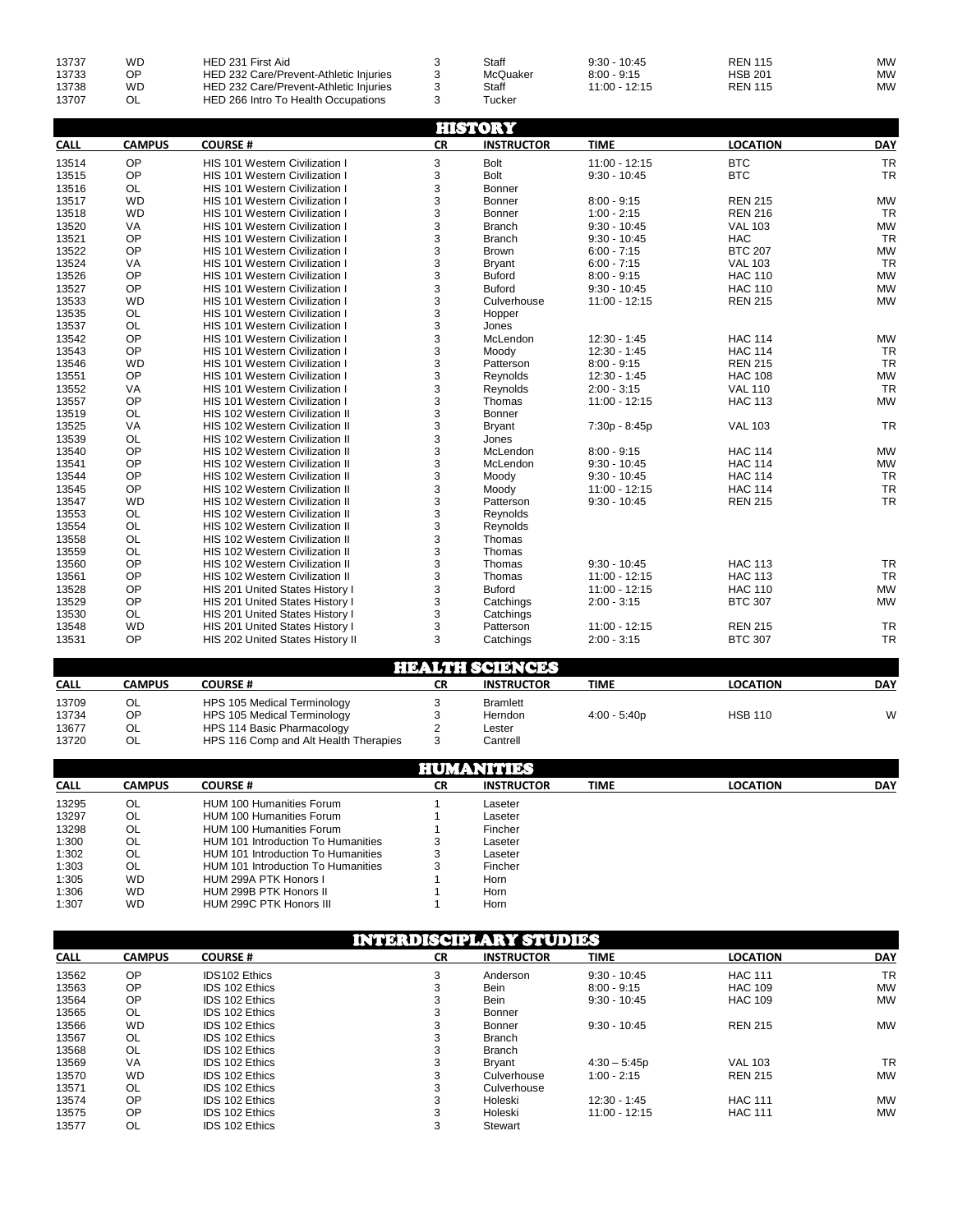|                |                     | <b>INDUSTRIAL ELECTRICITY TECHNOLOGY</b>                                       |                     |                                                 |                                  |                                  |                        |
|----------------|---------------------|--------------------------------------------------------------------------------|---------------------|-------------------------------------------------|----------------------------------|----------------------------------|------------------------|
| <b>CALL</b>    | <b>CAMPUS</b>       | <b>COURSE#</b>                                                                 | <b>CR</b>           | <b>INSTRUCTOR</b>                               | <b>TIME</b>                      | <b>LOCATION</b>                  | <b>DAY</b>             |
| 13759          | OP                  | ILT160 DC Fundamentals                                                         | 3                   | Lindsey                                         | $8:00 - 12:00$                   |                                  | <b>MW</b>              |
|                |                     | <b>INDUSTRIAL MAINTENANCE TECHNOLOGY</b>                                       |                     |                                                 |                                  |                                  |                        |
| <b>CALL</b>    | <b>CAMPUS</b>       | <b>COURSE#</b>                                                                 | <b>CR</b>           | <b>INSTRUCTOR</b>                               | <b>TIME</b>                      | <b>LOCATION</b>                  | <b>DAY</b>             |
| 13643          | OP                  | INT 117 Principles of Industrial Mech                                          | 3                   | Clifton                                         | $2:00 - 3:30 p$                  |                                  | <b>MW</b>              |
| 13647          | OP                  | INT 184 Intro to PLC                                                           | 3                   | Clifton                                         | $2:00 - 3:40 p$                  |                                  | <b>TR</b>              |
|                |                     |                                                                                |                     | <b>MEDICAL ASSISTING</b>                        |                                  |                                  |                        |
| <b>CALL</b>    | <b>CAMPUS</b>       | <b>COURSE#</b>                                                                 | CR                  | <b>INSTRUCTOR</b>                               | <b>TIME</b>                      | <b>LOCATION</b>                  | <b>DAY</b>             |
| 13754<br>13751 | VA<br>VA            | MAT 216 Pharmacology For Med Office<br>MAT 218 EKG Technician                  | $\overline{4}$<br>3 | Caldwell<br>Caldwell                            | $8:00 - 1:00$<br>$8:00 - 1:00$   | <b>VAL 105</b><br><b>VAL 105</b> | W<br>M                 |
| 13752          | OPD                 | MAT 218 EKG Technician                                                         | 3                   | Caldwell                                        | $8:30 - 11:30$                   | <b>HSB 110</b>                   | $\mathsf{R}$           |
| 13753<br>13755 | OPD<br>VA           | MAT 218 EKG Technician<br>MAT 239 Phlebotomy Preceptorship                     | 3<br>3              | Staff<br>Caldwell                               | $12:30 - 3:30$<br>$1:00 - 2:00$  | <b>HSB 114</b>                   | $\mathsf{R}$<br>W      |
|                |                     |                                                                                |                     |                                                 |                                  |                                  |                        |
| <b>CALL</b>    | <b>CAMPUS</b>       | <b>COURSE#</b>                                                                 | CR                  | <b>MASS COMMUNICATIONS</b><br><b>INSTRUCTOR</b> | <b>TIME</b>                      | <b>LOCATION</b>                  | <b>DAY</b>             |
| 1:308          | OL                  | <b>MCM 113 Student Publications</b>                                            | 1                   | Brown                                           |                                  |                                  |                        |
| 1:309          | <b>OL</b>           | <b>MCM 113 Student Publications</b>                                            | 1                   | <b>Brown</b>                                    |                                  |                                  |                        |
| 13310          | <b>OL</b>           | <b>MCM 114 Student Publications</b>                                            | 1                   | Brown                                           |                                  |                                  |                        |
| 13311<br>13312 | OL<br><b>OL</b>     | <b>MCM 114 Student Publications</b><br><b>MCM 115 Student Publications</b>     | 1<br>1              | Brown<br><b>Brown</b>                           |                                  |                                  |                        |
| 13313          | OL                  | MCM 115 Student Publications                                                   | 1                   | <b>Brown</b>                                    |                                  |                                  |                        |
| 13314          | OL                  | <b>MCM 213 Student Publications</b>                                            | 1                   | Brown                                           |                                  |                                  |                        |
| 13315          | <b>OL</b>           | <b>MCM 213 Student Publications</b>                                            |                     | <b>Brown</b>                                    |                                  |                                  |                        |
| 13316          | OL                  | <b>MCM 214 Student Publications</b>                                            | 1                   | <b>Brown</b>                                    |                                  |                                  |                        |
| 13317<br>13318 | OL<br>OL            | <b>MCM 214 Student Publications</b><br><b>MCM 215 Student Publications</b>     | 1<br>1              | Brown<br>Brown                                  |                                  |                                  |                        |
| 13319          | OL                  | <b>MCM 215 Student Publications</b>                                            | 1                   | <b>Brown</b>                                    |                                  |                                  |                        |
|                |                     |                                                                                |                     | <b>MASSAGE THERAPY</b>                          |                                  |                                  |                        |
| <b>CALL</b>    | <b>CAMPUS</b>       | <b>COURSE#</b>                                                                 | <b>CR</b>           | <b>INSTRUCTOR</b>                               | <b>TIME</b>                      | <b>LOCATION</b>                  | <b>DAY</b>             |
| 13742          | OP                  | MSG 201 Special Populations                                                    | $\overline{2}$      | Yates                                           | $9:00 - 12:00$                   | <b>DTB 201</b>                   | W                      |
| 13743          | OL                  | MSG 203 Pathology                                                              | 3                   | Yates                                           |                                  |                                  |                        |
| 13744<br>13745 | ОP<br><b>OL</b>     | MSG 205 Massage Therapy Clinical II<br>MSG 206 National Cert. Exam Review      | 2<br>1              | Yates<br>Yates                                  | $9:00 - 1:00$                    | <b>DTB 202</b>                   | TR                     |
|                |                     |                                                                                |                     |                                                 |                                  |                                  |                        |
|                |                     |                                                                                |                     | MACHINE SHOP TECHNOLOGY                         |                                  |                                  |                        |
| <b>CALL</b>    | <b>CAMPUS</b><br>OP | <b>COURSE#</b>                                                                 | CR                  | <b>INSTRUCTOR</b>                               | <b>TIME</b>                      | <b>LOCATION</b>                  | <b>DAY</b>             |
| 13783<br>13787 | OP                  | MSP 104 Basic Machining Calculations<br>MSP 113 Basic CNC Milling              | $\overline{2}$<br>3 | <b>McCormick</b><br><b>McCormick</b>            | $9:11 - 10:20$<br>$9:01 - 11:00$ |                                  | <b>MW</b><br>TR        |
| 13784          | OP                  | MSP 121 Basic Blueprints Reading                                               | $\overline{2}$      | <b>McCormick</b>                                | 10:21 - 11:30                    |                                  | <b>MW</b>              |
| 13785          | OP                  | MSP 125 Intro To Machining Technology                                          | 3                   | McCormick                                       | 12:00 - 2:00                     |                                  | <b>MW</b>              |
|                |                     |                                                                                |                     | MATHEMATICS                                     |                                  |                                  |                        |
| <b>CALL</b>    | <b>CAMPUS</b>       | <b>COURSE#</b>                                                                 | СR                  | <b>INSTRUCTOR</b>                               | <b>TIME</b>                      | <b>LOCATION</b>                  | <b>DAY</b>             |
| 12968          | OP                  | MTH 98 Elementary Algebra                                                      | 4                   | Johnson                                         | $8:00 - 9:45$                    | <b>BTC 202</b>                   | <b>MW</b>              |
| 12969          | OP                  | MTH 98 Elementary Algebra                                                      | 4                   | Johnson                                         | $12:30 - 2:15$                   | <b>BTC 202</b>                   | <b>MW</b>              |
| 12970          | OP                  | MTH 98 Elementary Algebra                                                      | 4                   | Arrington                                       | $8:00 - 9:45$                    | <b>BTC 202</b>                   | TR                     |
| 12971<br>12972 | OP<br>OP            | MTH 98 Elementary Algebra<br>MTH 98 Elementary Algebra                         | 4<br>4              | Norred<br>Arrington                             | $9:30 - 11:15$<br>11:00 - 12:45  | <b>BTC 202</b><br><b>BTC 202</b> | <b>TR</b><br><b>TR</b> |
| 12973          | OP                  | MTH 98 Elementary Algebra                                                      | 4                   | Norred                                          | $12:30 - 2:15$                   | <b>BTC 202</b>                   | TR                     |
| 12974          | OP                  | MTH 98 Elementary Algebra                                                      | 4                   | Staff                                           | $5:30 - 7:15$                    | <b>BTC 202</b>                   | <b>TR</b>              |
| 12975          | <b>WD</b>           | MTH 98 Elementary Algebra                                                      | 4                   | Boyd                                            | 11:00 - 12:45                    | <b>STC 114</b>                   | <b>TR</b>              |
| 12976<br>13366 | VA<br>OP            | MTH 98 Elementary Algebra<br>MTH 99 Support For Intermediate Colle             | 4<br>1              | Halsey<br>Huval                                 | $8:00 - 9:45$<br>$9:30 - 10:30$  | <b>VAL 104</b><br><b>BTC 204</b> | <b>TR</b><br>M         |
| 13371          | OP                  | MTH 99 Support For Intermediate Colle                                          | 1                   | Yarbrough                                       | $8:15 - 9:15$                    | <b>BTC 204</b>                   | M                      |
| 13374          | OP                  | MTH 99 Support For Intermediate Colle                                          | 1                   | Smith                                           | $11:15 - 12:15$                  | <b>BTC 204</b>                   | M                      |
| 13379          | OP                  | MTH 99 Support For Intermediate Colle                                          | 1                   | Smith                                           | 12:45 - 1:45                     | <b>BTC 204</b>                   | M                      |
| 13384          | OP<br>OP            | MTH 99 Support For Intermediate Colle                                          | 1                   | Griffin                                         | 7:30p - 8:30 p                   | <b>BTC 204</b>                   | W                      |
| 13387<br>13392 | OL                  | MTH 99 Support For Intermediate Colle<br>MTH 99 Support For Intermediate Colle | 1<br>1              | Smith<br>Allen                                  | $9:30 - 10:30$<br>$8:15 - 9:15$  | <b>BTC 204</b>                   | Τ<br>Τ                 |
| 13395          | OP                  | MTH 99 Support For Intermediate Colle                                          | 1                   | Huval                                           | 12:30 - 1:30                     | <b>BTC 204</b>                   | T                      |
| 13400          | OP                  | MTH 99 Support For Intermediate Colle                                          | 1                   | Smith                                           | $11:15 - 12:15$                  | <b>BTC 204</b>                   | Τ                      |
| 13405          | <b>WD</b>           | MTH 99 Support For Intermediate Colle                                          | 1                   | Cook                                            | $8:15 - 9:15$                    | <b>STC 110</b>                   | M                      |
| 13408          | WD                  | MTH 99 Support For Intermediate Colle                                          | 1                   | Boyd                                            | $9:30 - 10:30$                   | <b>STC 114</b>                   | T                      |
| 13411<br>13416 | <b>WD</b><br>VA     | MTH 99 Support For Intermediate Colle<br>MTH 99 Support For Intermediate Colle | 1<br>1              | <b>Brown</b><br>Blair                           | $9:45 - 10:45$<br>$9:45 - 10:45$ | <b>STC 103</b><br><b>VAL 104</b> | T<br>W                 |
| 13419          | VA                  | MTH 99 Support For Intermediate Colle                                          | 1                   | Staff                                           | $8:00 - 8:50$                    | <b>VAL 104</b>                   | S                      |
| 13364          | OP                  | MTH 100 Inter. College Algebra                                                 | 3                   | Huval                                           | $8:00 - 9:15$                    | <b>BTC 303</b>                   | <b>MW</b>              |
| 13369          | OP                  | MTH 100 Inter. College Algebra                                                 | 3                   | Yarbrough                                       | $9:30 - 10:45$                   | <b>BTC 303</b>                   | <b>MW</b>              |
| 13372          | OP                  | MTH 100 Inter. College Algebra                                                 | 3                   | Gudauskas                                       | 12:30 - 1:45                     | <b>BTC 303</b>                   | <b>MW</b>              |
| 13377<br>13382 | OP<br>OP            | MTH 100 Inter. College Algebra<br>MTH 100 Inter. College Algebra               | 3<br>3              | Adkins<br>Griffin                               | $2:00 - 3:15$<br>$6:00 - 7:15$   | <b>BTC 303</b><br><b>BTC 303</b> | <b>MW</b><br>MW        |
| 13385          | OP                  | MTH 100 Inter. College Algebra                                                 | 3                   | Gudauskas                                       | $8:00 - 9:15$                    | <b>BTC 303</b>                   | TR                     |
| 13390          | OL                  | MTH 100 Inter. College Algebra                                                 | 3                   | Allen                                           | $9:30 - 10:45$                   |                                  | <b>TR</b>              |
| 13393          | OP                  | MTH 100 Inter. College Algebra                                                 | 3                   | Huval                                           | 11:00 - 12:15                    | <b>BTC 303</b>                   | TR                     |
| 13398<br>13403 | OP<br><b>WD</b>     | MTH 100 Inter. College Algebra<br>MTH 100 Inter. College Algebra               | 3<br>3              | Gudauskas<br>Cook                               | 12:30 - 1:45<br>$9:30 - 10:45$   | <b>BTC 303</b><br><b>STC 110</b> | <b>TR</b><br><b>MW</b> |
|                |                     |                                                                                |                     |                                                 |                                  |                                  |                        |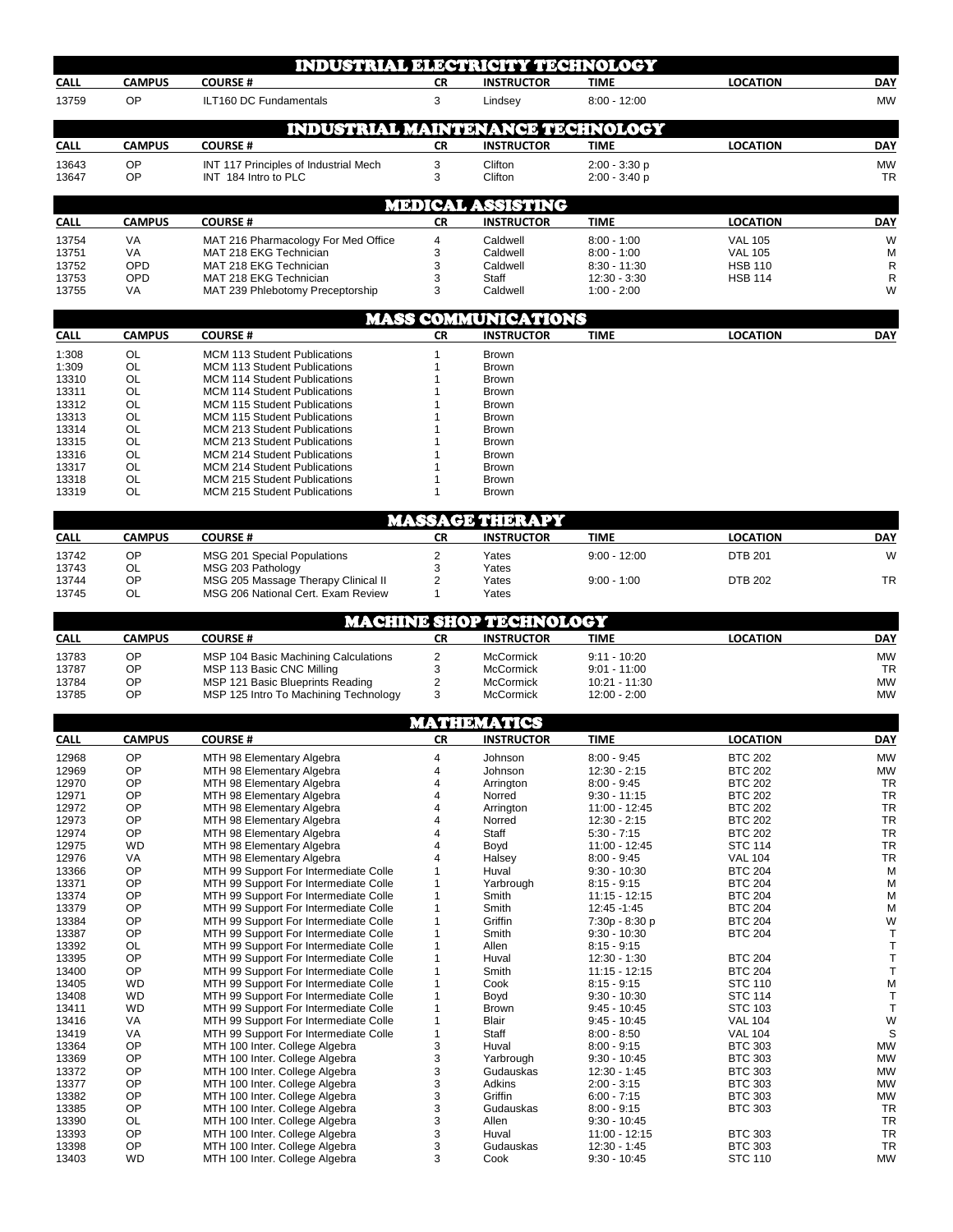| 13406          | <b>WD</b> | MTH 100 Inter. College Algebra                          | 3            | Boyd             | $8:00 - 9:15$   | <b>STC 114</b> | <b>TR</b>    |
|----------------|-----------|---------------------------------------------------------|--------------|------------------|-----------------|----------------|--------------|
| 13409          | <b>WD</b> | MTH 100 Inter. College Algebra                          | 3            | Brown            | $11:00 - 12:15$ | STC 103        | <b>TR</b>    |
| 13414          | VA        | MTH 100 Inter. College Algebra                          | 3            | Blair            | 11:00 - 12:15   | <b>VAL 104</b> | <b>MW</b>    |
|                |           |                                                         |              |                  |                 |                |              |
| 13417          | VA        | MTH 100 Inter. College Algebra                          | 3            | Staff            | $9:00 - 11:30$  | <b>VAL 104</b> | S            |
| 13420          | OP        | MTH 100 Inter. College Algebra                          | 3            | Noles            | $8:00 - 9:15$   | <b>HAC 211</b> | MW           |
| 13421          | OL        | MTH 100 Inter. College Algebra                          | 3            | Allen            |                 |                |              |
| 13365          | OP        | MTH 100C Inter. Coll. Algebra                           | 3            | Huval            | $8:00 - 9:15$   | <b>BTC 303</b> | <b>MW</b>    |
| 13370          | OP        | MTH 100C Inter. Coll. Algebra                           | 3            | Yarbrough        | $9:30 - 10:45$  | <b>BTC 303</b> | MW           |
| 13373          | OP        | MTH 100C Inter. Coll. Algebra                           | 3            | Gudauskas        | 12:30 - 1:45    | <b>BTC 303</b> | <b>MW</b>    |
| 13378          | OP        | MTH 100C Inter. Coll. Algebra                           | 3            | Adkins           | $2:00 - 3:15$   | <b>BTC 303</b> | <b>MW</b>    |
| 13383          | OP        | MTH 100C Inter. Coll. Algebra                           | 3            | Griffin          | $6:00 - 7:15$   | <b>BTC 303</b> | MW           |
|                | OP        |                                                         | 3            | Gudauskas        |                 |                | <b>TR</b>    |
| 13386          |           | MTH 100C Inter. Coll. Algebra                           |              |                  | $8:00 - 9:15$   | <b>BTC 303</b> |              |
| 13391          | OL        | MTH 100C Inter. Coll. Algebra                           | 3            | Allen            | $9:30 - 10:45$  |                | <b>TR</b>    |
| 13394          | OP        | MTH 100C Inter. Coll. Algebra                           | 3            | Huval            | $11:00 - 12:15$ | <b>BTC 303</b> | <b>TR</b>    |
| 13399          | OP        | MTH 100C Inter. Coll. Algebra                           | 3            | Gudauskas        | $12:30 - 1:45$  | <b>BTC 303</b> | <b>TR</b>    |
| 13404          | <b>WD</b> | MTH 100C Inter. Coll. Algebra                           | 3            | Cook             | $9:30 - 10:45$  | <b>STC 110</b> | <b>MW</b>    |
| 13407          | <b>WD</b> | MTH 100C Inter. Coll. Algebra                           | 3            | Boyd             | $8:00 - 9:15$   | <b>STC 114</b> | <b>TR</b>    |
| 13410          | <b>WD</b> | MTH 100C Inter. Coll. Algebra                           | 3            | Brown            | $11:00 - 12:15$ | STC 103        | <b>TR</b>    |
| 13415          | VA        | MTH 100C Inter. Coll. Algebra                           | 3            | Blair            | 11:00 - 12:15   | <b>VAL 104</b> | <b>MW</b>    |
| 13418          | VA        | MTH 100C Inter. Coll. Algebra                           | 3            | Staff            | $9:00 - 11:30$  | <b>VAL 104</b> | S            |
|                | OP        |                                                         |              | Allen            | $5:00 - 5:50$   |                | M            |
| 13425          |           | MTH 109 Support For Finite Mathematics                  | $\mathbf{1}$ |                  |                 | <b>HAC 207</b> |              |
| 13428          | OP        | MTH 109 Support For Finite Mathematics                  | $\mathbf{1}$ | Johnson          | $9:45 - 10:45$  | <b>HAC 207</b> | $\mathsf{T}$ |
| 13423          | OP        | MTH 110 Finite Mathematics                              | 3            | Allen            | $3:30 - 4:15$   | <b>HAC 211</b> | <b>MW</b>    |
| 13426          | OP        | MTH 110 Finite Mathematics                              | 3            | Johnson          | 11:00 - 12:15   | <b>HAC 211</b> | TR           |
| 13429          | OL        | MTH 110 Finite Mathematics                              | 3            | Cook             |                 |                |              |
| 13424          | OP        | MTH 110C Finite Math                                    | 3            | Allen            | $3:30 - 4:15$   | <b>HAC 211</b> | <b>MW</b>    |
| 13427          | OP        | MTH 110C Finite Math                                    | 3            | Johnson          | 11:00 - 12:15   | <b>HAC 211</b> | TR           |
| 13436          | OP        | MTH 111 Support for Precalculus Algebr                  | $\mathbf{1}$ | Smith            | $8:15 - 9:15$   | <b>HAC 207</b> | M            |
| 13441          | OP        | MTH 111 Support for Precalculus Algebr                  | $\mathbf{1}$ | Arrington        | $9:45 - 10:45$  | <b>HAC 207</b> | W            |
|                |           |                                                         |              |                  |                 |                |              |
| 13444          | OP        | MTH 111 Support for Precalculus Algebr                  | $\mathbf{1}$ | Camp             | $2:00 - 3:00$   | <b>HAC 207</b> | М            |
| 13447          | OP        | MTH 111 Support for Precalculus Algebr                  | $\mathbf{1}$ | Matthes          | 7:30 p-8:30 p   | <b>BTC 204</b> | М            |
| 1:450          | OP        | MTH 111 Support for Precalculus Algebr                  | $\mathbf{1}$ | Smith            | $8:15 - 9:15$   | <b>BTC 204</b> | Τ            |
| 1:455          | OP        | MTH 111 Support for Precalculus Algebr                  | $\mathbf{1}$ | Camp             | $2:00 - 3:00$   | <b>HAC 207</b> | $\mathsf T$  |
| 13460          | OL        | MTH 111 Support for Precalculus Algebr                  | $\mathbf{1}$ | Allen            | $11:15 - 12:15$ |                | R            |
| 13463          | OP        | MTH 111 Support for Precalculus Algebr                  | $\mathbf{1}$ | Smith            | 12:45 - 1:45    | <b>HAC 207</b> | Т            |
| 13468          | <b>WD</b> | MTH 111 Support for Precalculus Algebr                  | $\mathbf{1}$ | Boyd             | 11:00 - 12:00   | <b>STC 114</b> | M            |
| 13471          | <b>WD</b> | MTH 111 Support for Precalculus Algebr                  | $\mathbf{1}$ | Cook             | $9:30 - 10:30$  | <b>STC 110</b> | $\mathsf T$  |
| 13474          | <b>WD</b> | MTH 111 Support for Precalculus Algebr                  | $\mathbf{1}$ | Cook             | $9:45 - 10:45$  | <b>STC 110</b> | $\mathsf{R}$ |
| 13477          | VA        |                                                         | $\mathbf{1}$ | Blair            | $9:30 - 10:30$  | <b>VAL 104</b> | М            |
|                |           | MTH 111 Support for Precalculus Algebr                  |              |                  |                 |                |              |
| 13633          | OP        | MTH 111 Support for Precalculus Algebr                  | $\mathbf{1}$ | Arrington        | $9:30 - 10:30$  | <b>HAC 207</b> | M            |
| 13434          | OP        | MTH 112 Precalculus Algebra                             | 3            | Adkins           | $9:30 - 10:45$  | <b>HAC 210</b> | <b>MW</b>    |
| 13439          | OP        | MTH 112 Precalculus Algebra                             | 3            | Arrington        | 11:00 - 12:15   | <b>HAC 210</b> | <b>MW</b>    |
| 13442          | OP        | MTH 112 Precalculus Algebra                             | 3            | Camp             | $12:30 - 1:45$  | <b>HAC 207</b> | MW           |
| 13445          | OP        | MTH 112 Precalculus Algebra                             | 3            | Matthes          | $6:00 - 7:15$   | <b>BTC 305</b> | <b>MW</b>    |
| 13448          | OP        | MTH 112 Precalculus Algebra                             | 3            | Perry            | $9:30 - 10:45$  | <b>HAC 200</b> | TR           |
| 1:453          | OP        | MTH 112 Precalculus Algebra                             | 3            | Camp             | 12:30 - 1:45    | <b>HAC 206</b> | <b>TR</b>    |
| 1:458          | OL        | MTH 112 Precalculus Algebra                             | 3            | Allen            | 12:30 - 1:45    |                | <b>TR</b>    |
| 13461          | OP        |                                                         | 3            | Perry            |                 | <b>HAC 200</b> | <b>TR</b>    |
|                |           | MTH 112 Precalculus Algebra                             |              |                  | $2:00 - 3:15$   |                |              |
| 13466          | <b>WD</b> | MTH 112 Precalculus Algebra                             | 3            | Boyd             | $9:30 - 10:45$  | <b>STC 114</b> | <b>MW</b>    |
| 13469          | <b>WD</b> | MTH 112 Precalculus Algebra                             | 3            | Cook             | $8:00 - 9:15$   | <b>STC 110</b> | <b>TR</b>    |
| 13472          | WD        | MTH 112 Precalculus Algebra                             | 3            | Cook             | $11:00 - 12:15$ | <b>STC 110</b> | <b>TR</b>    |
| 13475          | VA        | MTH 112 Precalculus Algebra                             | 3            | Blair            | $8:00 - 9:15$   | <b>VAL 104</b> | <b>MW</b>    |
| 13478          | OP        | MTH 112 Precalculus Algebra                             | 3            | Matthes          | $3:30 - 4:15$   | <b>BTC 305</b> | <b>MW</b>    |
| 13479          | OP        | MTH 112 Precalculus Algebra                             | 3            | Adkins           | $8:00 - 9:15$   | <b>HAC 210</b> | TR           |
| 13480          | <b>OL</b> | MTH 112 Precalculus Algebra                             | 3            | Adkins           |                 |                |              |
| 13482          | OL        | MTH 112 Precalculus Algebra                             | 3            | Staff            |                 |                |              |
|                |           |                                                         |              |                  | $8:00 - 9:15$   |                |              |
| 13631          | OP        | MTH 112 Precalculus Algebra                             | 3            | Arrington        |                 | <b>HAC 210</b> | MW           |
| 13435          | OP        | MTH 112C Precal Algebra                                 | 3            | Adkins           | $9:30 - 10:45$  | <b>HAC 210</b> | <b>MW</b>    |
| 13440          | OP        | MTH 112C Precal Algebra                                 | 3            | Arrington        | 11:00 - 12:15   | <b>HAC 210</b> | MW           |
| 13443          | OP        | MTH 112C Precal Algebra                                 | 3            | Camp             | 12:30 - 1:45    | <b>HAC 207</b> | <b>MW</b>    |
| 13446          | OP        | MTH 112C Precal Algebra                                 | 3            | Matthes          | $6:00 - 7:15$   | <b>BTC 305</b> | MW           |
| 13449          | OP        | MTH 112C Precal Algebra                                 | 3            | Perry            | $9:30 - 10:45$  | <b>HAC 200</b> | TR           |
| 1:454          | OP        | MTH 112C Precal Algebra                                 | 3            | Camp             | 12:30 - 1:45    | <b>HAC 206</b> | TR           |
| 1:459          | OL        | MTH 112C Precal Algebra                                 | 3            | Allen            | 12:30 - 1:45    |                | TR           |
| 13462          | OP        | MTH 112C Precal Algebra                                 | 3            | Perry            | $2:00 - 3:15$   | <b>HAC 200</b> | TR           |
| 13467          | <b>WD</b> | MTH 112C Precal Algebra                                 | 3            | Boyd             | $9:30 - 10:45$  | <b>STC 114</b> | <b>MW</b>    |
|                |           |                                                         | 3            |                  |                 |                | TR           |
| 13470          | WD        | MTH 112C Precal Algebra                                 |              | Cook             | $8:00 - 9:15$   | <b>STC 110</b> |              |
| 13473          | <b>WD</b> | MTH 112C Precal Algebra                                 | 3            | Cook             | 11:00 - 12:15   | <b>STC 110</b> | <b>TR</b>    |
| 13476          | VA        | MTH 112C Precal Algebra                                 | 3            | Blair            | $8:00 - 9:15$   | <b>VAL 104</b> | <b>MW</b>    |
| 13632          | OP        | MTH 112C Precal Algebra                                 | 3            | Arrington        | $8:00 - 9:15$   | <b>HAC 210</b> | <b>MW</b>    |
| 13483          |           |                                                         |              | Perry            | 12:30 - 1:45    | <b>HAC 200</b> | MW           |
|                | OP        | MTH 113 Precalculus Trigonometry                        | 3            |                  |                 |                |              |
| 13484          | OP        | MTH 113 Precalculus Trigonometry                        | 3            | Camp             | $8:00 - 9:15$   | <b>HAC 206</b> | TR           |
| 13485          | <b>WD</b> | MTH 113 Precalculus Trigonometry                        | 3            | Boyd             | $8:00 - 9:15$   | <b>STC 114</b> | MW           |
| 13486          | OL        | MTH 113 Precalculus Trigonometry                        | 3            | Camp             |                 |                |              |
|                | OP        |                                                         | 4            |                  | $2:00 - 3:45$   | <b>HAC 211</b> |              |
| 13488          |           | MTH 115 Precalculus Algebra & Trig                      |              | Yarbrough        |                 |                | TR           |
| 13489          | OP        | MTH 116 Mathematical Applications                       | 3            | Huval            | $3:30 - 4:15$   | <b>HAC 210</b> | <b>TR</b>    |
| 13490          | OL        | MTH 116 Mathematical Applications                       | 3            | Sparks           |                 |                |              |
| 13491          | OP        | MTH 120 Calculus And Applications                       | 3            | Gudauskas        | $9:30 - 10:45$  | <b>HAC</b>     | 211          |
| 13492          | OL        | MTH 120 Calculus And Applications                       | 3            | Gudauskas        |                 |                |              |
| 13494          | OP        | MTH 125 Calculus I                                      | 4            | Allen            | 11:00 - 12:45   | <b>HAC</b>     | 206          |
| 13495          | OP        | MTH 125 Calculus I                                      | 4            | Johnson          | $7:30 - 9:15$   | <b>HAC</b>     | 211          |
| 13496          | <b>WD</b> | MTH 125 Calculus I                                      | 4            | Cook             | 11:00 - 12:45   | <b>STC</b>     | 110          |
| 13497          | OP        | MTH 125 Calculus I                                      | 4            | Talbot           | $2:00 - 3:45$   | <b>HAC</b>     | 206          |
| 13498          | OP        | MTH 126 Calculus II                                     | 4            | Yarbrough        | $12:30 - 2:15$  | HAC            | 211          |
|                |           |                                                         | 4            |                  |                 |                |              |
| 13499          | OP        | MTH 126 Calculus II                                     |              | Talbot           | $2:00 - 3:45$   | <b>HAC</b>     | 206          |
| 13500          | OP        | MTH 227 Calculus III                                    | 4            | Camp             | $7:30 - 9:15$   | <b>HAC</b>     | 206          |
| 13501          | OP        | MTH 231 Math-Elem Teachers I                            | 3            | Yarbrough        | $9:30 - 10:45$  | HAC            | 211          |
| 13502<br>13503 | OL<br>OP  | MTH 232 Math-Elem Teachers II<br>MTH 237 Linear Algebra | 3<br>3       | Crowley<br>Huval | 12:30 - 1:45    | <b>HAC</b>     | 210          |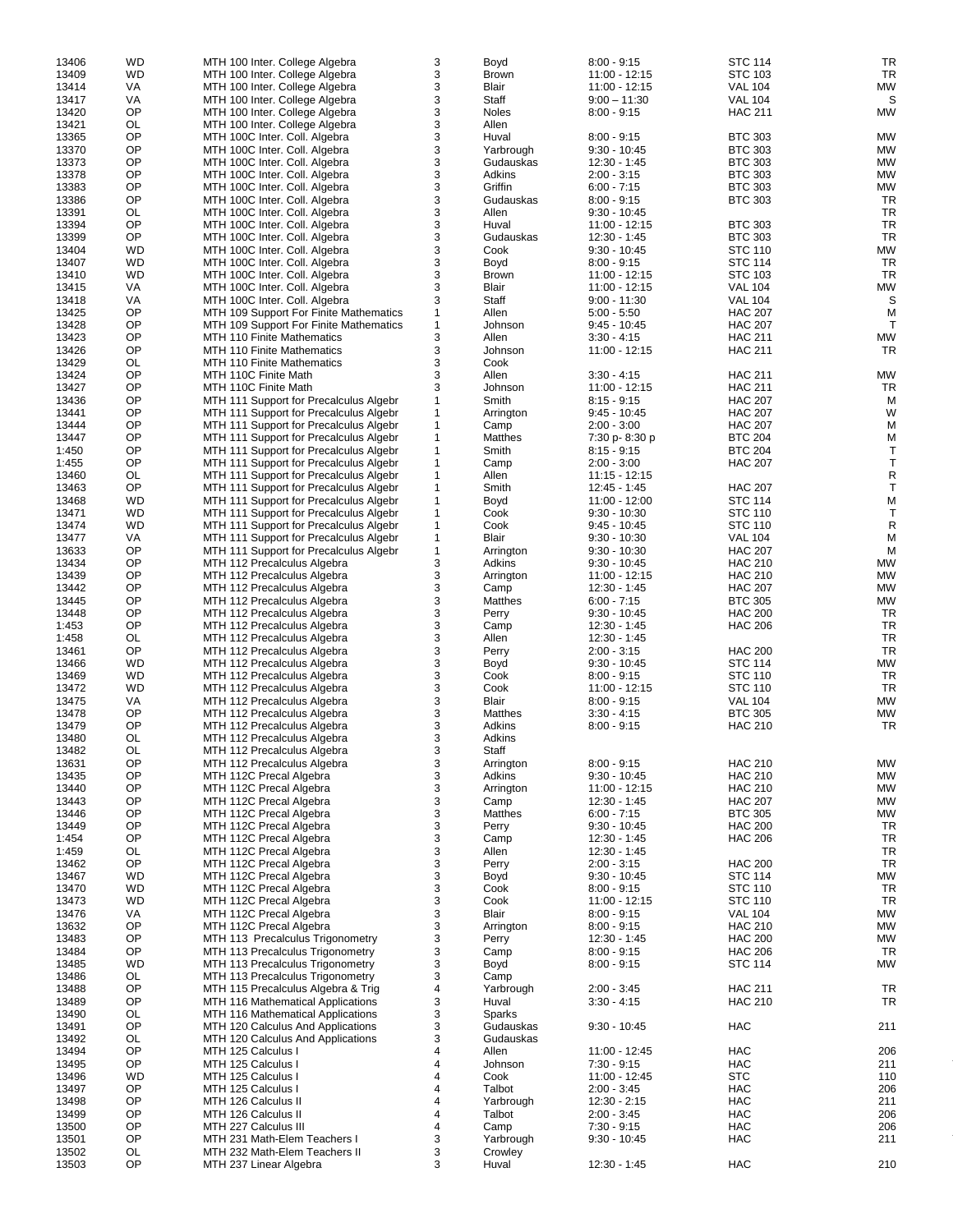| 13504<br><b>HAC 200</b><br>ОP<br>MTH 265 Elementary Statistics<br>$8:00 - 9:15$<br>Perrv<br>OL<br>13505<br>MTH 265 Elementary Statistics<br>Perrv<br>OL<br>13506<br>Staff<br>MTH 265 Elementary Statistics | MW |
|------------------------------------------------------------------------------------------------------------------------------------------------------------------------------------------------------------|----|
|------------------------------------------------------------------------------------------------------------------------------------------------------------------------------------------------------------|----|

| <b>CALL</b> |               |                                      |                |                   |                 |                 |            |
|-------------|---------------|--------------------------------------|----------------|-------------------|-----------------|-----------------|------------|
|             | <b>CAMPUS</b> | <b>COURSE#</b>                       | <b>CR</b>      | <b>INSTRUCTOR</b> | <b>TIME</b>     | <b>LOCATION</b> | <b>DAY</b> |
| 13320       | <b>WD</b>     | MUL 172 Musical Theatre Workshop I   | 2              | Rayfield          | $2:00 - 3:50$   | <b>REN 202</b>  | <b>MW</b>  |
| 13321       | <b>WD</b>     | MUL 180 Chorus I                     | $\overline{2}$ | Rayfield          | $2:00 - 3:50$   | <b>REN 202</b>  | <b>MW</b>  |
| 13322       | <b>WD</b>     | MUL 181 Chorus II                    | $\overline{2}$ | Rayfield          | $2:00 - 3:50$   | <b>REN 202</b>  | <b>MW</b>  |
| 13323       | <b>WD</b>     | MUL 184 Show Choir I                 |                | Rayfield          | $2:00 - 3:50$   | <b>REN 202</b>  | <b>MW</b>  |
| 13324       | <b>WD</b>     | MUL 185 Show Choir II                |                | Rayfield          | $2:00 - 3:50$   | <b>REN 202</b>  | <b>MW</b>  |
| 13325       | <b>WD</b>     | MUL 272 Musical Theatre Workshop III | 2              | Rayfield          | $2:00 - 3:50$   | <b>REN 202</b>  | <b>MW</b>  |
| 13326       | <b>WD</b>     | MUL 280 Chorus III                   | $\overline{2}$ | Rayfield          | $2:00 - 3:50$   | <b>REN 202</b>  | <b>MW</b>  |
| 13327       | <b>WD</b>     | MUL 281 Chorus IV                    | $\overline{2}$ | Rayfield          | $2:00 - 3:50$   | <b>REN 202</b>  | <b>MW</b>  |
| 13328       | <b>WD</b>     | MUL 284 Show Choir III               |                | Rayfield          | $2:00 - 3:50$   | <b>REN 202</b>  | <b>MW</b>  |
| 13329       | <b>WD</b>     | MUL 285 Show Choir IV                |                | Rayfield          | $2:00 - 3:50$   | <b>REN 202</b>  | <b>MW</b>  |
| 13330       | <b>WD</b>     | MUP 101 Private Piano I              |                | Rayfield          | $1:00 - 2:00$   | <b>REN 202</b>  |            |
| 13331       | <b>WD</b>     | MUP 102 Private Piano II             |                | Rayfield          | $1:00 - 2:00$   | <b>REN 202</b>  |            |
| 13332       | <b>WD</b>     | MUP 111 Private Voice I              |                | Rayfield          | $1:00 - 2:00$   | <b>REN 202</b>  | R          |
| 13333       | <b>WD</b>     | MUP 112 Private Voice II             |                | Rayfield          | $1:00 - 2:00$   | <b>REN 202</b>  | R          |
| 13334       | <b>WD</b>     | MUP 201 Private Piano III            |                | Rayfield          | $1:00 - 2:00$   | <b>REN 202</b>  |            |
| 13335       | <b>WD</b>     | MUP 202 Private Piano IV             |                | Rayfield          | $1:00 - 2:00$   | <b>REN 202</b>  |            |
| 13336       | <b>WD</b>     | MUP 211 Private Voice III            |                | Rayfield          | $1:00 - 2:00$   | <b>REN 202</b>  | R          |
| 13337       | <b>WD</b>     | MUP 212 Private Voice IV             |                | Rayfield          | $1:00 - 2:00$   | <b>REN 202</b>  | R          |
| 13338       | OP            | MUS 101 Music Appreciation           | 3              | McDaniel          | $9:30 - 10:45$  | <b>HAC 105</b>  | <b>TR</b>  |
| 13339       | OP            | MUS 101 Music Appreciation           | 3              | McDaniel          | $11:00 - 12:15$ | <b>HAC 105</b>  | <b>TR</b>  |
| 13340       | OP            | MUS 101 Music Appreciation           | 3              | McDaniel          | $12:30 - 1:45$  | <b>HAC 105</b>  | <b>TR</b>  |
| 13341       | OP            | MUS 101 Music Appreciation           | 3              | McCurry           | $8:00 - 9:15$   | <b>HAC 105</b>  | <b>MW</b>  |
| 13342       | OP            | MUS 101 Music Appreciation           | 3              | McCurry           | $9:30 - 10:45$  | <b>HAC 105</b>  | <b>MW</b>  |
| 13343       | OP            | MUS 101 Music Appreciation           | 3              | <b>McCurry</b>    | $11:00 - 12:15$ | <b>HAC 105</b>  | <b>MW</b>  |
| 13344       | <b>OL</b>     | MUS 101 Music Appreciation           | 3              | Smart             |                 |                 |            |
| 13347       | <b>WD</b>     | MUS 101 Music Appreciation           | 3              | Rayfield          | $9:30 - 10:45$  | <b>REN 213</b>  | <b>MW</b>  |
| 13348       | <b>WD</b>     | MUS 101 Music Appreciation           | 3              | Rayfield          | 11:00 - 12:15   | <b>REN 213</b>  | <b>TR</b>  |
| 13349       | <b>OL</b>     | MUS 101 Music Appreciation           | 3              | Rayfield          |                 |                 |            |
| 13350       | <b>WD</b>     | MUS 111 Music Theory I               | 4              | Rayfield          | 11:00 - 12:45   | <b>REN 213</b>  | <b>MW</b>  |

| NURSING ASSISTANT |        |                                      |    |                   |               |                 |            |  |  |  |
|-------------------|--------|--------------------------------------|----|-------------------|---------------|-----------------|------------|--|--|--|
| <b>CALL</b>       | CAMPUS | <b>COURSE #</b>                      | СR | <b>INSTRUCTOR</b> | TIME          | <b>LOCATION</b> | <b>DAY</b> |  |  |  |
| 13661             | VA     | NAS 100 Longterm Care Nursing Assist |    | Finlev            | $4:30 - 8:30$ |                 | <b>MW</b>  |  |  |  |
| 13662             | VA     | NAS 100 Longterm Care Nursing Assist |    | Finlev            | $4:30 - 8:30$ | <b>VAL</b>      | <b>MW</b>  |  |  |  |
| 13663             | OPD    | NAS 100 Longterm Care Nursing Assist |    | Staff             | 12:00 - 1:30  | <b>HSB 110</b>  |            |  |  |  |

|             |               |                                        |           | NURSING           |                |                 |            |
|-------------|---------------|----------------------------------------|-----------|-------------------|----------------|-----------------|------------|
| <b>CALL</b> | <b>CAMPUS</b> | <b>COURSE#</b>                         | <b>CR</b> | <b>INSTRUCTOR</b> | <b>TIME</b>    | <b>LOCATION</b> | <b>DAY</b> |
| 13656       | <b>OP</b>     | NUR 112 Fundamentals Concepts Nursing  |           | Staff             | $8:00 - 12:00$ | <b>HSB 104</b>  | W          |
| 13656       | OP            | NUR 112 Fundamentals Concepts Nursing  |           | Staff             |                |                 |            |
| 13656       | OP            | NUR 112 Fundamentals Concepts Nursing  |           | Staff             |                |                 |            |
| 13657       | OP            | <b>NUR 113 Nursing Concepts</b>        |           | Staff             | $8:30 - 12:30$ | <b>HSB 104</b>  | R          |
| 13657       | <b>OP</b>     | <b>NUR 113 Nursing Concepts</b>        |           | Staff             |                |                 |            |
| 13657       | OP            | <b>NUR 113 Nursing Concepts</b>        |           | Staff             |                |                 |            |
| 13660       | <b>WD</b>     | <b>NUR 113 Nursing Concepts</b>        |           | Staff             | $8:30 - 12:30$ | <b>STC 112</b>  |            |
| 13660       | <b>WD</b>     | <b>NUR 113 Nursing Concepts</b>        |           | Staff             |                |                 |            |
| 13660       | <b>WD</b>     | NUR 113 Nursing Concepts               |           | Staff             |                |                 |            |
| 13658       | OP            | NUR 211 Advanced Nursing Concepts      |           | Staff             | $8:30 - 12:30$ | <b>HSB 104</b>  |            |
| 13658       | OP            | NUR 211 Advanced Nursing Concepts      |           | Staff             |                |                 |            |
| 13659       | OP            | NUR 221 Adv Evidence Based Clin Reason |           | Staff             | $9:00 - 12:00$ | <b>HSB 104</b>  | M          |
| 13659       | OP            | NUR 221 Adv Evidence Based Clin Reason |           | Staff             |                |                 |            |

|             | <b>OFFICE ADMINISTRATION</b> |                                       |    |                   |                |                 |            |  |  |  |  |
|-------------|------------------------------|---------------------------------------|----|-------------------|----------------|-----------------|------------|--|--|--|--|
| <b>CALL</b> | CAMPUS                       | <b>COURSE#</b>                        | CR | <b>INSTRUCTOR</b> | TIME           | <b>LOCATION</b> | <b>DAY</b> |  |  |  |  |
| 13034       | OL                           | OAD 101 Beginning Keyboarding         |    | Staff             |                |                 |            |  |  |  |  |
| 13035       | OL                           | OAD 103 Intermediate Keyboarding      |    | Staff             |                |                 |            |  |  |  |  |
| 13036       | OL                           | OAD 125 Word Processing               |    | Staff             |                |                 |            |  |  |  |  |
| 13037       | OL                           | OAD 211 Medical Terminology           |    | Staff             |                |                 |            |  |  |  |  |
| 13038       | ΟP                           | OAD 215 Health Information Management |    | Turner            | $12:30 - 1:45$ |                 | м          |  |  |  |  |
| 13039       | OL                           | OAD 218 Office Procedures             |    | Staff             |                |                 |            |  |  |  |  |

| ORIENTATION    |          |                                                                            |    |                    |                                  |                            |          |  |
|----------------|----------|----------------------------------------------------------------------------|----|--------------------|----------------------------------|----------------------------|----------|--|
| <b>CALL</b>    | CAMPUS   | <b>COURSE #</b>                                                            | СR | <b>INSTRUCTOR</b>  | TIME                             | <b>LOCATION</b>            | DAY      |  |
| 13103<br>13104 | ОP<br>WD | ORI 105 Orientation/Student Success<br>ORI 105 Orientation/Student Success |    | Meadows<br>Meadows | $9:30 - 10:45$<br>$9:30 - 10:45$ | <b>BTC 205</b><br>LIB LKVW | TR<br>TR |  |

|             |           |                                      |    | <b>PHYSICAL EDUCATION</b> |                 |                 |            |
|-------------|-----------|--------------------------------------|----|---------------------------|-----------------|-----------------|------------|
| <b>CALL</b> | CAMPUS    | <b>COURSE#</b>                       | СR | <b>INSTRUCTOR</b>         | <b>TIME</b>     | <b>LOCATION</b> | <b>DAY</b> |
| 13699       | OL        | PED 100 Fundamentals of Fitness      |    | Rhodes                    |                 |                 |            |
| 13722       | OP        | PED 100 Fundamentals of Fitness      |    | Rhodes                    | $9:30 - 10:45$  | <b>HSB 201</b>  | <b>MW</b>  |
| 13723       | OP        | PED 103 Weight Training-Beginning    |    | Wilson                    | $12:00 - 12:50$ | <b>TB117</b>    | <b>MW</b>  |
| 13725       | OP        | PED 103 Weight Training-Beginning    |    | Wilson                    | $9:30 - 10:20$  | <b>TB117</b>    | <b>TR</b>  |
| 13724       | OP        | PED 104 Weight Training-Intermediate |    | Wilson                    | $12:00 - 12:50$ | <b>TB117</b>    | <b>MW</b>  |
| 13726       | OP        | PED 104 Weight Training-Intermediate |    | Wilson                    | $9:30 - 10:20$  | TB1 17          | <b>TR</b>  |
| 13700       | OL        | PED 105 Personal Fitness             |    | Wilson                    |                 |                 |            |
| 13739       | <b>WD</b> | PED 105 Personal Fitness             |    | Silva                     | $8:30 - 9:20$   | ARENA           | <b>MW</b>  |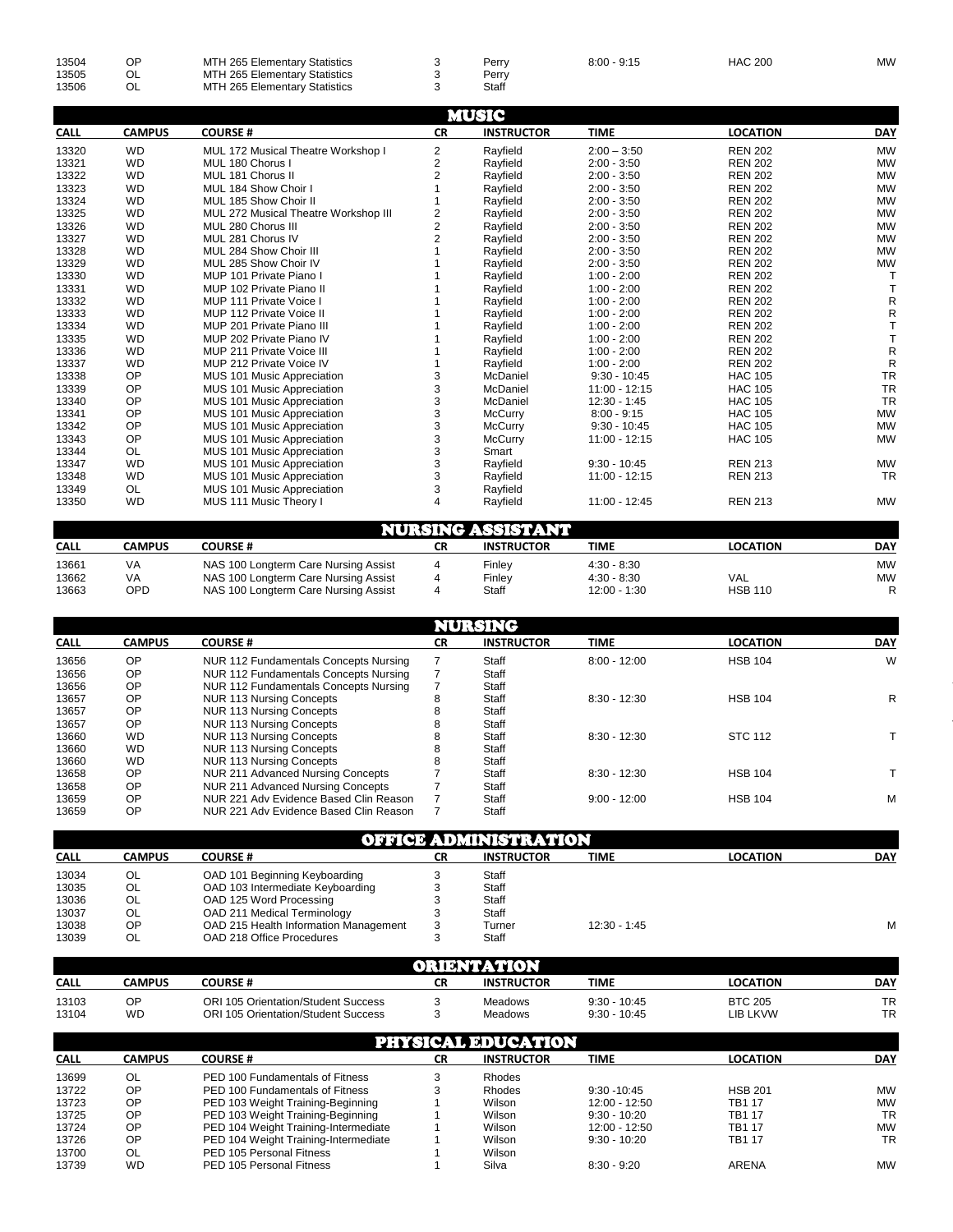| 13701 | <b>OL</b> | PED 118 Gen. Conditioning-Beginning | Wilson  |                |                |           |
|-------|-----------|-------------------------------------|---------|----------------|----------------|-----------|
| 13727 | OP        | PED 126 Recreational Games          | Rhodes  | $1:00 - 1:50$  |                | <b>MW</b> |
| 13740 | WD        | PED 216 Sports Officiating          | Rogers  | $8:00 - 9:15$  | <b>REN 115</b> | <b>TR</b> |
| 13735 | ΟP        | PED 223 Methods Of Instruction      | Mezick  | $6:00 - 19:30$ | <b>HSB 110</b> |           |
| 13736 | WD        | PED 223 Methods Of Instruction      | Mezick  | $6:00 - 19:30$ | <b>REN 115</b> |           |
| 13702 | OL.       | PED 224 PED Principles Of Nutrition | Kephart |                |                |           |

|             | PHYSICAL SCIENCE |                             |    |                   |                |                 |            |  |  |  |  |
|-------------|------------------|-----------------------------|----|-------------------|----------------|-----------------|------------|--|--|--|--|
| <b>CALL</b> | CAMPUS           | <b>COURSE#</b>              | СR | <b>INSTRUCTOR</b> | <b>TIME</b>    | <b>LOCATION</b> | <b>DAY</b> |  |  |  |  |
| 13082       | WD               | PHS 111 Physical Science I  |    | Koerper           | $8:00 - 10:15$ | <b>STC 207</b>  | TR         |  |  |  |  |
| 13088       | OP               | PHS 111 Physical Science I  |    | Owen              | $7:45 - 9:15$  | <b>HAC 311</b>  | TR         |  |  |  |  |
| 13098       | OL               | PHS 111 Physical Science I  |    | Vernon            |                |                 |            |  |  |  |  |
| 13057       | ОP               | PHS 112 Physical Science II |    | Forbes            | $5:00 - 7:15$  | <b>HAC 311</b>  |            |  |  |  |  |
| 13100       | OL               | PHS 112 Physical Science II |    | Vernon            |                |                 |            |  |  |  |  |

|                |          |                                                                      | PINGICS |                    |                                  |                 |         |  |
|----------------|----------|----------------------------------------------------------------------|---------|--------------------|----------------------------------|-----------------|---------|--|
| <b>CALL</b>    | CAMPUS   | <b>COURSE #</b>                                                      | СR      | <b>INSTRUCTOR</b>  | TIME                             | <b>LOCATION</b> | DAY     |  |
| 13090          | OΡ       | PHY 201 Gen Physics I-Trig-Based                                     |         | Sanders            | $8:00 - 9:45$                    | HAC 306         | MW      |  |
| 13090<br>13092 | ОP<br>ΟP | PHY 201 Gen Physics I-Trig-Based<br>PHY 213 Gen Physics I w/Calculus |         | Sanders<br>Sanders | $10:00 - 12:00$<br>$8:00 - 9:45$ | <b>HSB 302</b>  | м<br>TR |  |
| 13092          | ОP       | PHY 213 Gen Physics I w/Calculus                                     |         | Sanders            | $10:00 - 12:00$                  |                 |         |  |

|             | <b>POLITICAL SCIENCE</b> |                                |    |                   |      |                 |            |  |  |
|-------------|--------------------------|--------------------------------|----|-------------------|------|-----------------|------------|--|--|
| <b>CALL</b> | CAMPUS                   | <b>COURSE #</b>                | СR | <b>INSTRUCTOR</b> | TIME | <b>LOCATION</b> | <b>DAY</b> |  |  |
| 13579       | $\sim$<br>◡∟             | POL 211 American National Govt |    | Harvev            |      |                 |            |  |  |
| 13580       | $\sim$<br>◡∟             | POL 211 American National Govt |    | Harvey            |      |                 |            |  |  |

| <b>PSYCHOLOGY</b> |               |                              |           |                   |                 |                 |            |  |  |  |
|-------------------|---------------|------------------------------|-----------|-------------------|-----------------|-----------------|------------|--|--|--|
| <b>CALL</b>       | <b>CAMPUS</b> | <b>COURSE#</b>               | <b>CR</b> | <b>INSTRUCTOR</b> | <b>TIME</b>     | <b>LOCATION</b> | <b>DAY</b> |  |  |  |
| 13585             | OP            | PSY 200 General Psychology   | 3         | <b>Buckalew</b>   | $6:00 - 7:15$   | <b>BTC</b>      | <b>TR</b>  |  |  |  |
| 13589             | OL            | PSY 200 General Psychology   | 3         | Crowder           |                 |                 |            |  |  |  |
| 13590             | OP            | PSY 200 General Psychology   | 3         | Crowder           | $6:00 - 7:15$   | <b>BTC</b>      | <b>TR</b>  |  |  |  |
| 13592             | <b>WD</b>     | PSY 200 General Psychology   | 3         | Hand              | $9:30 - 10:45$  | <b>REN 216</b>  | <b>MW</b>  |  |  |  |
| 13593             | OL            | PSY 200 General Psychology   | 3         | Hand              |                 |                 |            |  |  |  |
| 13594             | OL            | PSY 200 General Psychology   | 3         | Andrews           |                 |                 |            |  |  |  |
| 13596             | OL            | PSY 200 General Psychology   | 3         | Staff             |                 |                 |            |  |  |  |
| 13597             | VA            | PSY 200 General Psychology   |           | <b>Meadows</b>    | $12:00 - 2:40$  | <b>VAL 111</b>  | S          |  |  |  |
| 13599             | OP            | PSY 200 General Psychology   |           | Rodgers           | $8:00 - 9:15$   | <b>HAC 108</b>  | <b>TR</b>  |  |  |  |
| 13600             | OP            | PSY 200 General Psychology   | 3         | Rodgers           | $11:00 - 12:15$ | <b>HAC 108</b>  | <b>TR</b>  |  |  |  |
| 13602             | OP            | PSY 200 General Psychology   | 3         | Treadwell         | $8:00 - 9:15$   | <b>HAC</b>      |            |  |  |  |
| 13603             | OP            | PSY 200 General Psychology   | 3         | Treadwell         | $9:30 - 10:45$  | <b>HAC</b>      |            |  |  |  |
| 13605             | OP            | PSY 200 General Psychology   | 3         | Hand              | 11:00 - 12:15   | <b>HAC</b>      |            |  |  |  |
| 13608             | <b>WD</b>     | PSY 200 General Psychology   |           | Wiley             | $1:00 - 2:15$   | <b>REN</b>      |            |  |  |  |
| 13586             | OL            | PSY 210 Human Growth & Devel |           | Cowper            |                 |                 |            |  |  |  |
| 13591             | OP            | PSY 210 Human Growth & Devel |           | Crowder           | $6:00 - 7:15$   | <b>BTC</b>      |            |  |  |  |
| 13598             | <b>VA</b>     | PSY 210 Human Growth & Devel |           | <b>Meadows</b>    | $12:00 - 2:40$  | <b>VAL 111</b>  | S          |  |  |  |
| 13606             | <b>WD</b>     | PSY 210 Human Growth & Devel | 3         | Hand              | 11:00 - 12:15   | <b>REN 216</b>  | <b>MW</b>  |  |  |  |
| 13607             | OP            | PSY 210 Human Growth & Devel | 3         | Hand              | $12:30 - 1:45$  | <b>HAC</b>      | <b>TR</b>  |  |  |  |
| 13609             | OP            | PSY 210 Human Growth & Devel | 3         | Wiley             | 11:00 - 12:15   | <b>BTC 301</b>  | <b>MW</b>  |  |  |  |
| 13610             | OP            | PSY 210 Human Growth & Devel | 3         | Wiley             | $2:00 - 3:15$   | <b>BTC 301</b>  | <b>MW</b>  |  |  |  |
| 13611             | OL            | PSY 210 Human Growth & Devel | 3         | Wiley             |                 |                 |            |  |  |  |

| PHYSICAL THERAPY ASSISTANT |        |                                       |    |                   |             |                 |            |  |
|----------------------------|--------|---------------------------------------|----|-------------------|-------------|-----------------|------------|--|
| <b>CALL</b>                | CAMPUS | <b>COURSE#</b>                        | СR | <b>INSTRUCTOR</b> | <b>TIME</b> | <b>LOCATION</b> | <b>DAY</b> |  |
| 13746                      | VA     | PTA 100 Intro To Physical Therapy     |    | Leatherman        |             |                 |            |  |
| 13747                      | VA     | PTA 200 Phy Therapy Issues and Trends |    | Leatherman        |             | <b>VAL 117</b>  |            |  |
| 13748                      | VA     | PTA 201 Phy Therapy Assistant Seminar |    | Leatherman        |             | <b>VAL 117</b>  |            |  |
| 13749                      | VA     | PTA 263 Clinical Affiliation I        |    | Hughes            |             |                 |            |  |
| 13750                      | VA     | PTA 268 Clinical Practicum            |    | <b>Hughes</b>     |             |                 |            |  |

|             | <b>RADIOLOGIC TECHNOLOGY</b> |                                        |           |                   |                |                 |            |  |  |  |
|-------------|------------------------------|----------------------------------------|-----------|-------------------|----------------|-----------------|------------|--|--|--|
| <b>CALL</b> | <b>CAMPUS</b>                | <b>COURSE#</b>                         | <b>CR</b> | <b>INSTRUCTOR</b> | <b>TIME</b>    | <b>LOCATION</b> | <b>DAY</b> |  |  |  |
| 13664       | <b>OP</b>                    | RAD 111 Intro To Radiography           |           | Glidewell         | $8:00 - 9:30$  | <b>HSB 114</b>  | W          |  |  |  |
| 13666       | <b>OP</b>                    | RAD 112 Radiographic Procedures I      |           | Glidewell         | $9:30 - 11:00$ | <b>HSB 114</b>  | <b>MW</b>  |  |  |  |
| 13665       | OP                           | RAD 113 Patient Care                   |           | Herndon           | $8:00 - 9:30$  | <b>HSB 114</b>  | М          |  |  |  |
| 13667       | <b>OP</b>                    | RAD 114 Clinical Education I           |           | Glidewell         | $7:30 - 2:30$  |                 | <b>TR</b>  |  |  |  |
| 13668       | OP                           | RAD 212 Image Evaluation And Pathology | 2         | Herndon           | $8:00 - 9:00$  | <b>HSB 114</b>  |            |  |  |  |
| 13668       | <b>OP</b>                    | RAD 212 Image Evaluation And Pathology | 2         | Herndon           | $9:00 - 11:00$ |                 |            |  |  |  |
| 13669       | <b>OP</b>                    | RAD 214 Clinical Education IV          | 8         | Glidewell         | $7:30 - 4:30$  |                 | <b>MWF</b> |  |  |  |
| 13670       | OL                           | RAD 250 Advanced Patient Care          |           | Smith             |                |                 |            |  |  |  |
| 13671       | OL.                          | RAD 251 Adv Cross Sectional Anatomy    | 3         | Bass              |                |                 |            |  |  |  |
| 13672       | OL                           | RAD 263 CT Imaging Procedures          | 5         | Herndon           |                |                 |            |  |  |  |
| 13673       | OL.                          | RAD 283 MR Physical Principles         | 5.        | Tucker            |                |                 |            |  |  |  |

|             | RENGORSTUDES  |                                     |    |                   |                |                 |           |  |  |  |
|-------------|---------------|-------------------------------------|----|-------------------|----------------|-----------------|-----------|--|--|--|
| <b>CALL</b> | <b>CAMPUS</b> | COURSE #                            | CR | <b>INSTRUCTOR</b> | TIME           | <b>LOCATION</b> | DAY       |  |  |  |
| 13613       | OΡ            | REL 151 Survey of the Old Testament |    | Harvey            | 12:30 - 1:45   | <b>BTC 307</b>  | MW        |  |  |  |
| 13614       | OΡ            | REL 151 Survey of the Old Testament |    | Harvey            | 11:00 - 12:15  | <b>BTC</b>      | MW        |  |  |  |
| 13612       | ОP            | REL 152 Survey of the New Testament |    | Bein              | 11:00 - 12:15  | <b>HAC 109</b>  | <b>MW</b> |  |  |  |
| 13615       | ОP            | REL 152 Survey of the New Testament |    | Harvey            | $9:30 - 10:45$ | <b>BTC</b>      | <b>MW</b> |  |  |  |